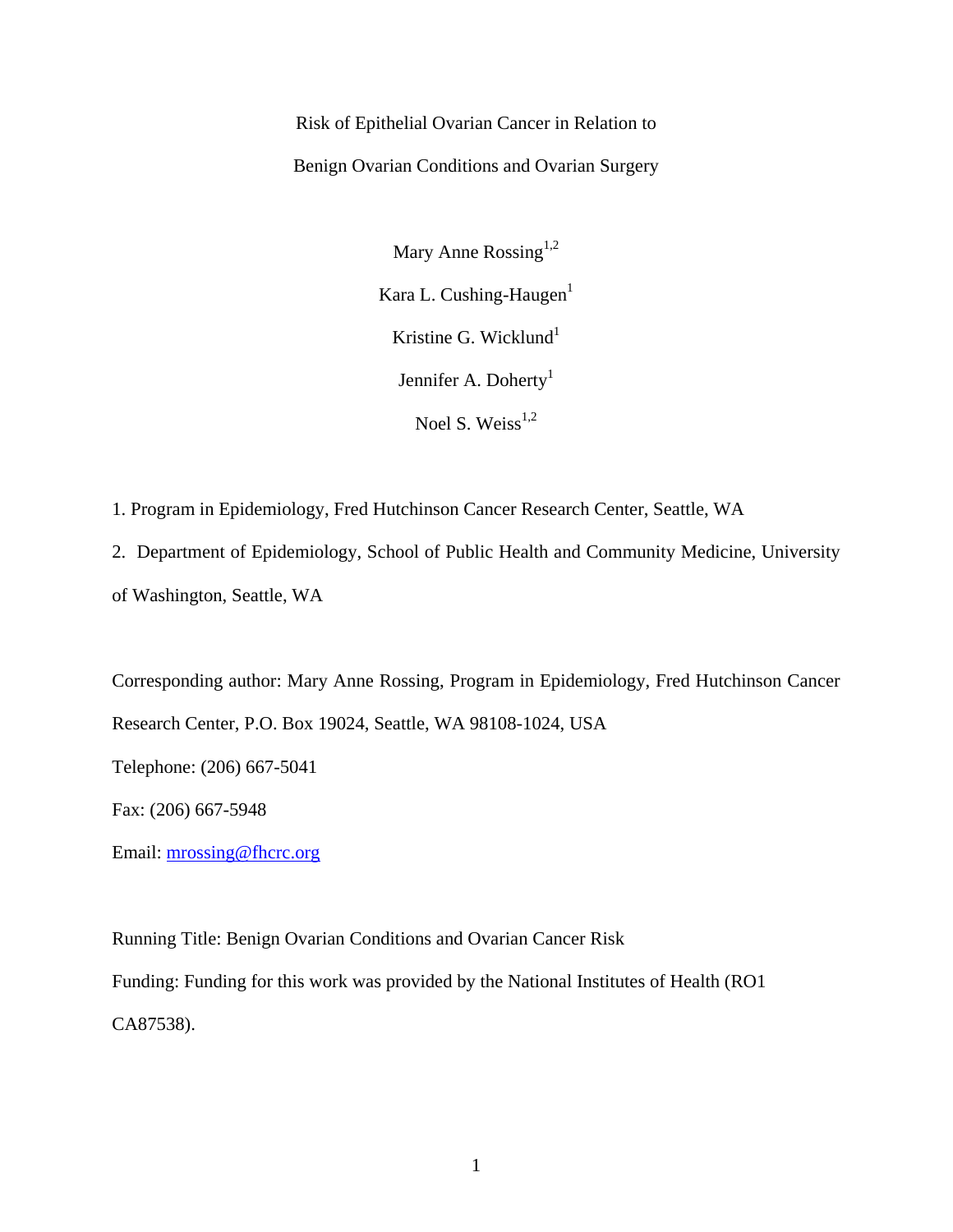Abstract

**Objective**: Some forms of ovarian neoplasms may be preventable through the removal of precursor lesions. We assessed risk associated with a prior diagnosis of, and ovarian surgery following, ovarian cysts and endometriosis, with a focus on characterizing risk among tumor subgroups.

**Methods**: Information was collected during in-person interviews with 812 women with ovarian cancer diagnosed in western Washington State from 2002-2005 and 1,313 population-based controls. Logistic regression was used to calculate odds ratios (ORs) and 95% confidence intervals (CIs).

**Results**: The risk of a borderline mucinous ovarian tumor associated with a history of an ovarian cyst was increased (OR=1.7, 95% CI 1.0-2.8) but did not vary notably according to receipt of subsequent ovarian surgery. While risk of invasive epithelial ovarian cancer was slightly increased among women with a cyst who had no subsequent ovarian surgery, it was reduced when a cyst diagnosis was followed by surgery  $(OR = 0.6, 95\% \text{ CI } 0.4-0.9)$ . This reduction in risk was most evident for serous invasive tumors. Women with a history of endometriosis had a three-fold increased risk of endometrioid and clear cell invasive tumors, with a lesser risk increase among women who underwent subsequent ovarian surgery.

**Conclusions**: Our results suggest differences in the relation of ovarian cysts and endometriosis with risk of specific subtypes of ovarian cancer, as well as the possibility that ovarian surgery in women with these conditions may lower the risk of invasive disease.

Key Words: ovarian cancer, ovarian cysts, endometriosis, epidemiology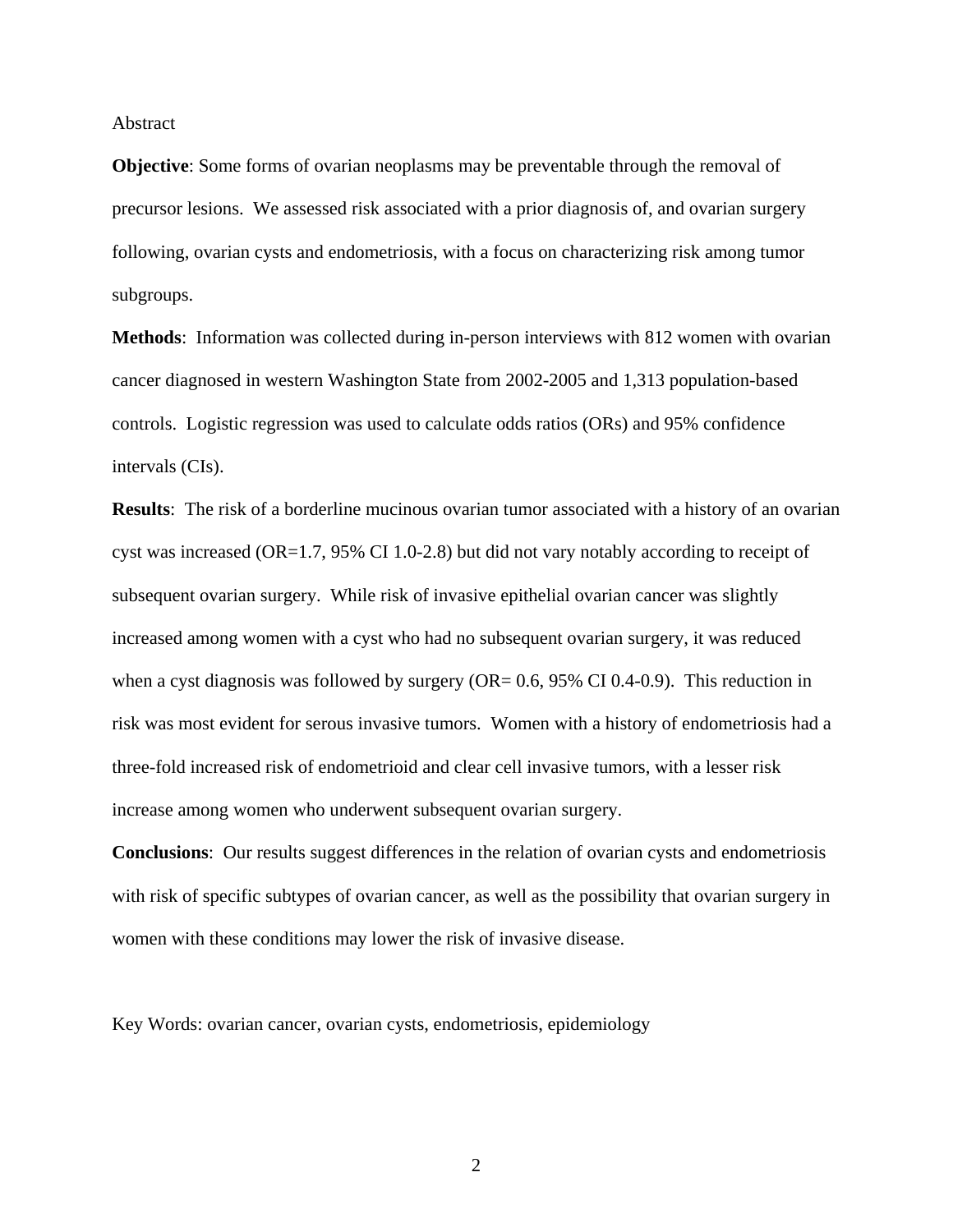Introduction

The genesis of epithelial ovarian cancer is poorly understood, and may vary by tumor subtype. Among mucinous tumors, patterns of risk factors and somatic genetic alterations across benign, borderline and invasive subtypes are generally consistent with an adenoma-to-carcinoma developmental sequence, and it has therefore been hypothesized that mucinous tumors may be particularly amenable to risk reduction through the removal of benign precursors [1]. Some evidence suggests that borderline, and possibly low-grade invasive, serous tumors may similarly progress from their benign counterparts [2, 3]; thus, such a mechanism for risk reduction may extend to these tumors. Endometrioid and clear cell ovarian tumors, which are predominantly invasive, may arise from foci of endometriosis [3, 4], and so may also be amenable to reducing risk through the removal of ovarian endometrioma.

The most common ovarian cancer subtype, high-grade invasive serous disease, has long been posited to arise from the ovarian surface epithelium (possibly preferentially from epithelial cells within inclusion cysts) in the absence of a morphologically identifiable precursor [2, 5]. Recently, the fimbrial end of the fallopian tube has been proposed as an alternative site of origin for these tumors [6, 7], and some evidence of molecular precursors located in ovarian or fimbrial mucosal epithelium has emerged [8, 9]. Owing to their relatively undifferentiated histologic appearance, a substantial proportion of invasive tumors are not readily classified into any of the preceding histologic categories but are commonly believed to share a pathogenetic pathway with invasive serous tumors [5, 10, 11].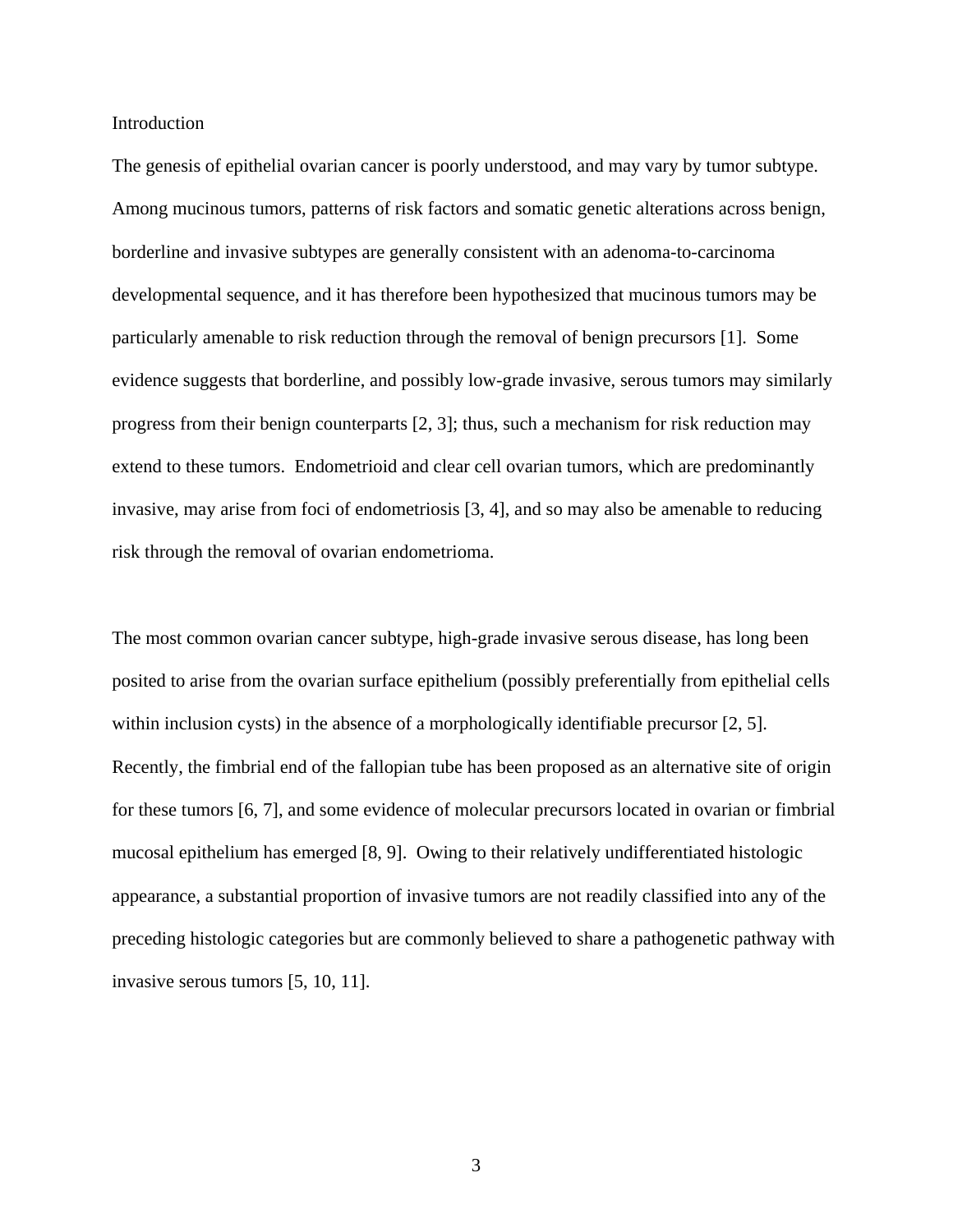If some types of ovarian cancers are more likely than others to arise from benign precursors, then the influence of surgical removal of ovarian tissue on risk may vary by tumor subtype. In a population-based case-control study of epithelial ovarian cancer conducted in Washington State, we assessed the risk of ovarian cancer associated with a prior diagnosis of ovarian cysts or endometriosis, and with ovarian surgery, with a focus on characterizing risk among tumor subgroups jointly classified according to the degree of invasiveness and histology.

## Materials and Methods

The study population and methods have been described [12]. Female residents of a thirteencounty area of western Washington State, 35-74 years of age, diagnosed with a primary invasive or borderline epithelial ovarian tumor from 2002 through 2005 were identified through a population-based registry that is part of the Surveillance, Epidemiology, and End Results program of the US National Cancer Institute. Of 1,058 eligible women identified, 812 (76.6%) were interviewed; of the interviewed cases, 595 had invasive disease. Tumors were coded by registry staff according to the third edition of the International Classification of Diseases for Oncology (ICD-O) [13], and these codes were grouped according to guidelines of the World Health Organization [14] into the histologic subgroups of serous (n=452), mucinous (n=112), endometrioid (n=104), clear cell (n=35), and other epithelial tumors (n=109). In the latter group, the most common histologic types were adenocarcinoma, not otherwise specified (NOS, n=34), mixed cell adenocarcinoma (n=33), and carcinoma, NOS (n=16).

Controls were selected by random digit dialing [15] using stratified sampling in five-year age categories, one-year calendar intervals and two county strata in a 2:1 ratio to women with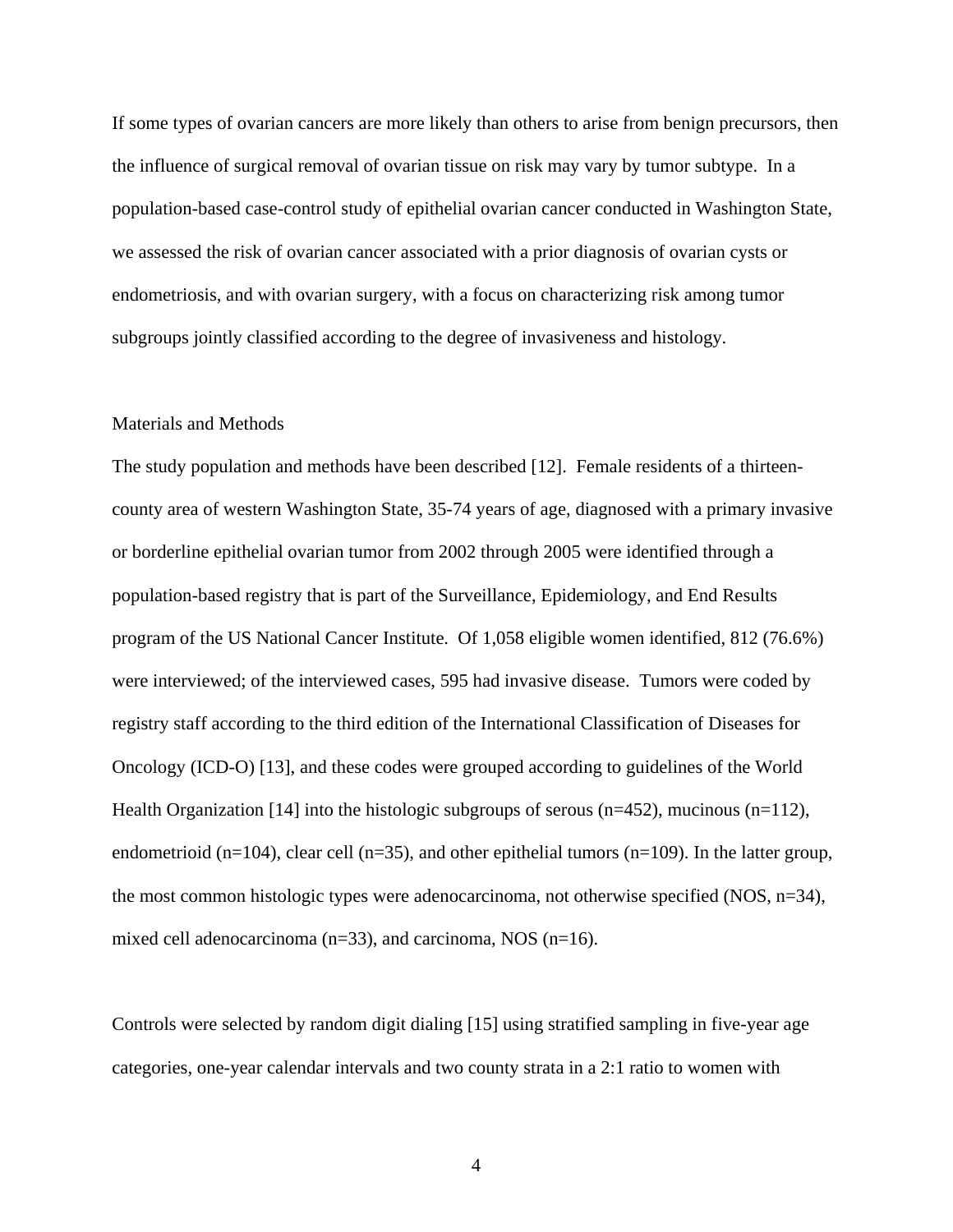invasive epithelial ovarian cancer. For 14,561 (82.0%) of the 17,768 telephone numbers belonging to a residence, we determined whether an eligible (i.e., age- and county-eligible and, if so, with at least one ovary and no prior history of ovarian cancer) woman resided there*.* Of the 1,561 eligible women identified, 1,313 were interviewed (84.1%).

The study was approved by the Institutional Review Board of the Fred Hutchinson Cancer Research Center, and all women provided signed informed consent before participating. Information was obtained during an in-person interview, pertained to the period of time before diagnosis (for cases) or before an assigned, comparable reference date (for controls), and included demographic and lifestyle characteristics, family history of cancer, and menstrual, reproductive, and contraceptive history. Women were asked whether they had ever been diagnosed with an ovarian cyst or endometriosis, and, if so, the age at which the condition was first diagnosed. In a separate section of the interview, women were asked to report all ovarian surgeries prior to diagnosis or reference date, and the month and year in which these surgeries occurred. Women who reported a prior ovarian surgery were asked to report the amount of tissue removed as: part of one or both ovaries; cyst resection; or unilateral oophorectomy.

To reduce the possibility that any increase in risk associated with the diagnosis of a benign gynecologic condition might reflect the identification of such a condition consequent to the presence or symptoms of a borderline or invasive ovarian tumor that had not yet been identified, we excluded from our analyses of the respective variables women whose ovarian cysts (10 controls and 19 cases) or endometriosis (3 controls and 4 cases) were diagnosed during the year before the diagnosis/reference date. Also, we excluded (from the respective analyses) women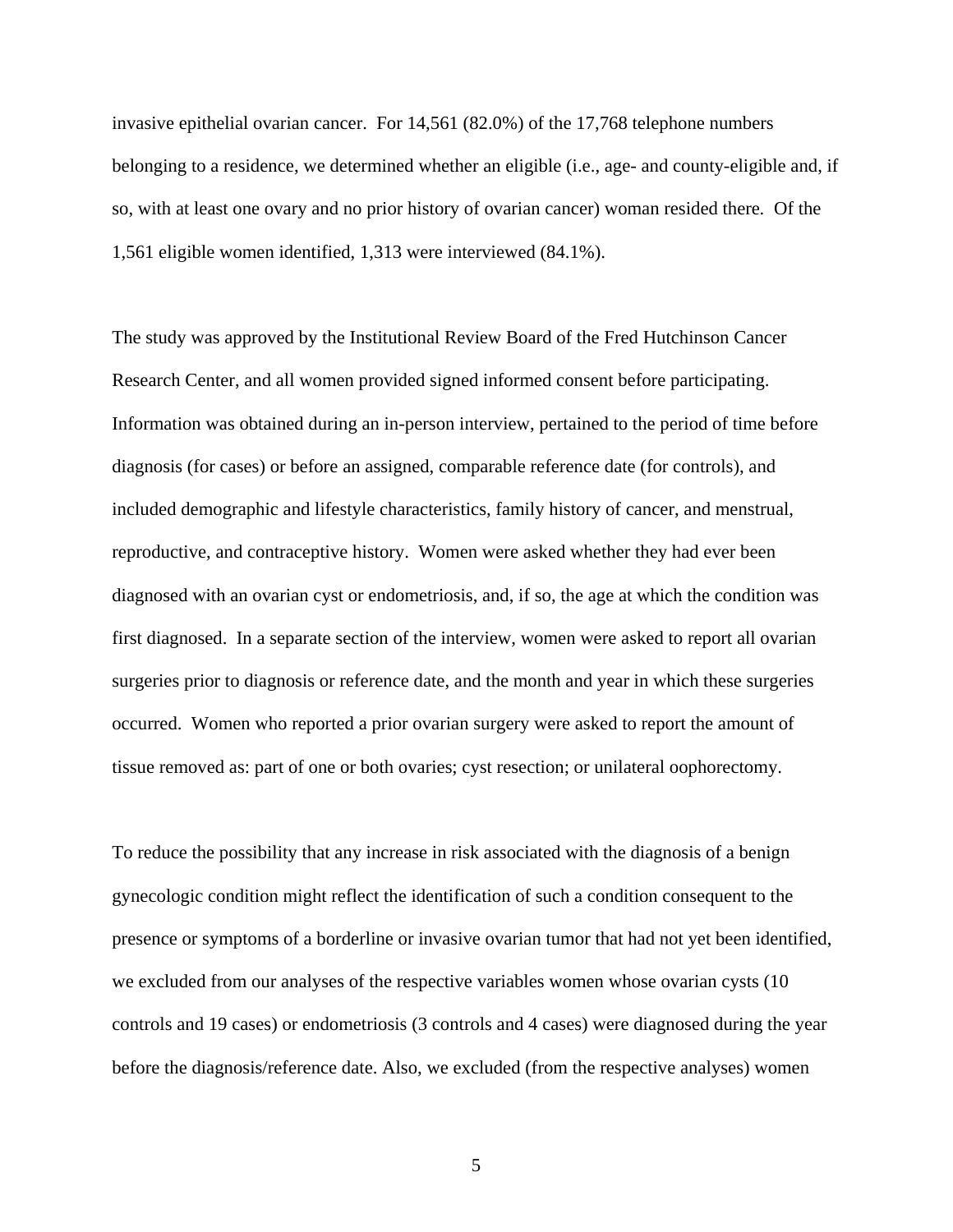who reported ovarian surgery for a benign condition during this time frame (1 control and 3 cases). (One case reported all three of these exposures within the last year, and so was excluded from all analyses.) Lastly, we excluded five case women who were classified by the tumor registry as having primary ovarian cancer, but who reported having had a bilateral oophorectomy prior to cancer diagnosis; for most of these women, pathology reports noted the cancer as arising in an ovarian remnant. Because the length of time in which an ovarian tumor may be present, but not clinically detectable, is unknown, we also conducted analyses that assessed risk among women whose diagnosis of an ovarian cyst or endometriosis and subsequent ovarian surgery was at least 5 years before the diagnosis/reference date.

Odds ratios (ORs) and 95% confidence intervals (CIs) were calculated using unconditional logistic regression. Polytomous logistic regression was used for analyses that separated case women according to the degree of invasiveness and/or histologic type of the tumor. For borderline tumors, we assessed risks of both mucinous and serous histologic types; other types of borderline tumors occurred too infrequently to allow separate analysis. Histologic types of invasive ovarian cancers were grouped as serous, mucinous, endometrioid / clear cell, and "other" for analysis; however, because only a small number of mucinous invasive tumors occurred (n=23), we present only selected results for this subtype.

Data analyses were conducted using STATA statistical software (version 10.0; STATA Corporation, College Station, TX). The analyses were adjusted for the frequency matching variables of age, year of diagnosis/reference date, and county of residence as well as duration of hormonal contraception and number of full-term births*.* Other characteristics examined as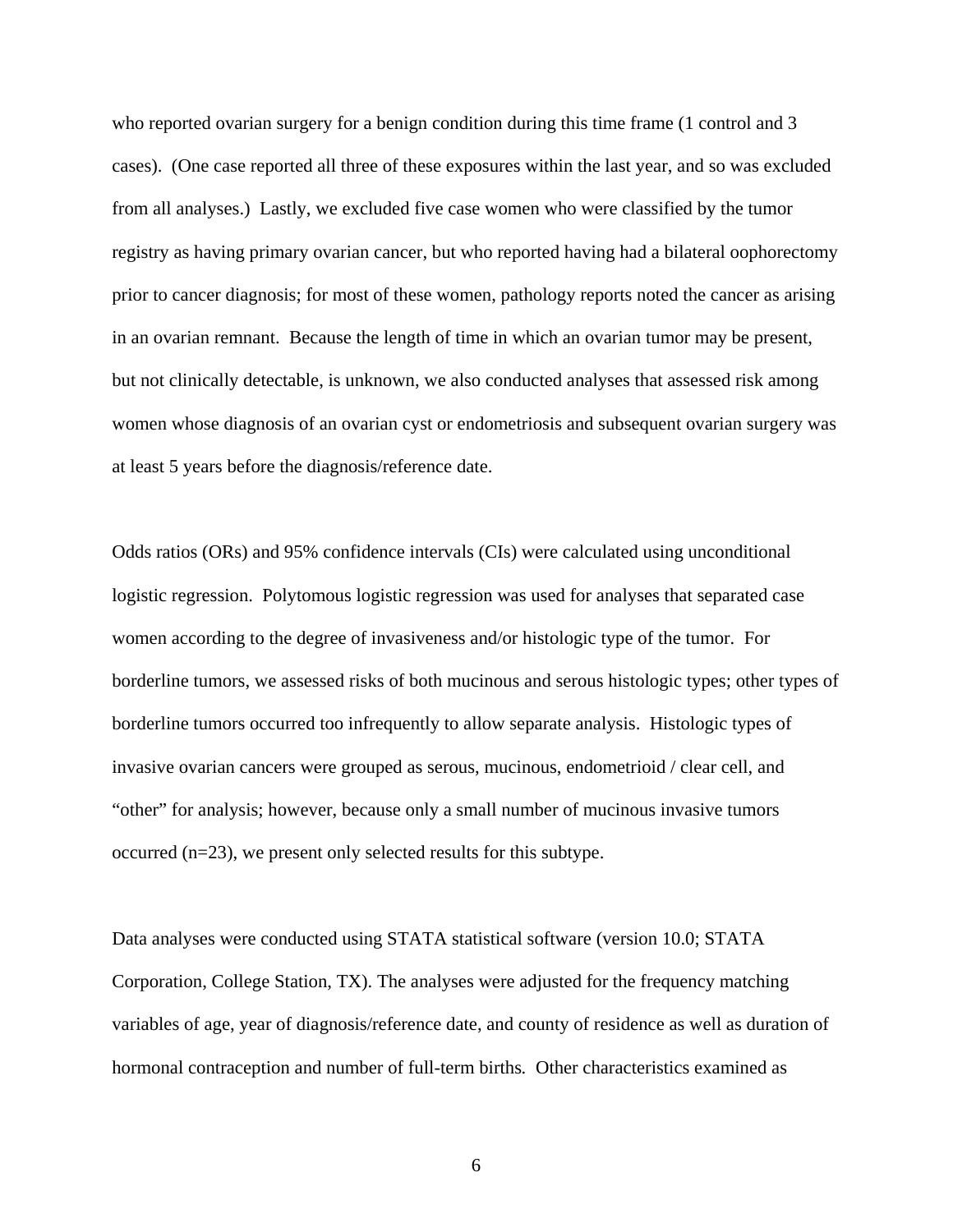potentially confounding the associations of interest included: race/ethnicity; cigarette smoking; education; age at menarche; body weight and body mass index (BMI), assessed both at age 30 years and five years before the reference date; tubal ligation; hysterectomy; use of hormone replacement therapy; family history of breast and/or ovarian cancer; personal history of breast cancer; and history of infertility. Additional adjustment for these characteristics did not result in a meaningful change in odds ratios.

## Results

Characteristics of cases and controls have previously been described [12, 16]. Approximately 90% of cases and controls were non-Hispanic white women. Consistent with most prior epidemiologic studies of ovarian cancer, cases were less likely than controls to have given birth, and reported a lesser extent of exposure to hormonal forms of contraception. Both a family history of ovarian cancer and a personal history of breast cancer were more commonly reported by cases than controls.

Unilateral oophorectomy was the most common type of ovarian surgery reported among both cases and controls (Table 1). The remaining ovarian surgeries were reported as excision of a cyst or of a partial ovary, and were grouped for analysis. When the diagnosis of a prior ovarian cyst and/or endometriosis was not considered in the analysis, the overall risk of developing a borderline tumor was slightly increased among women who had had prior ovarian surgery (OR=1.4; 95% CI 0.9-2.2). The strength of this association did not differ by the extent of surgery (i.e., unilateral oophorectomy versus other ovarian surgery; Table 1), and reflected a doubling in risk of borderline mucinous tumors, with no alteration in risk noted for borderline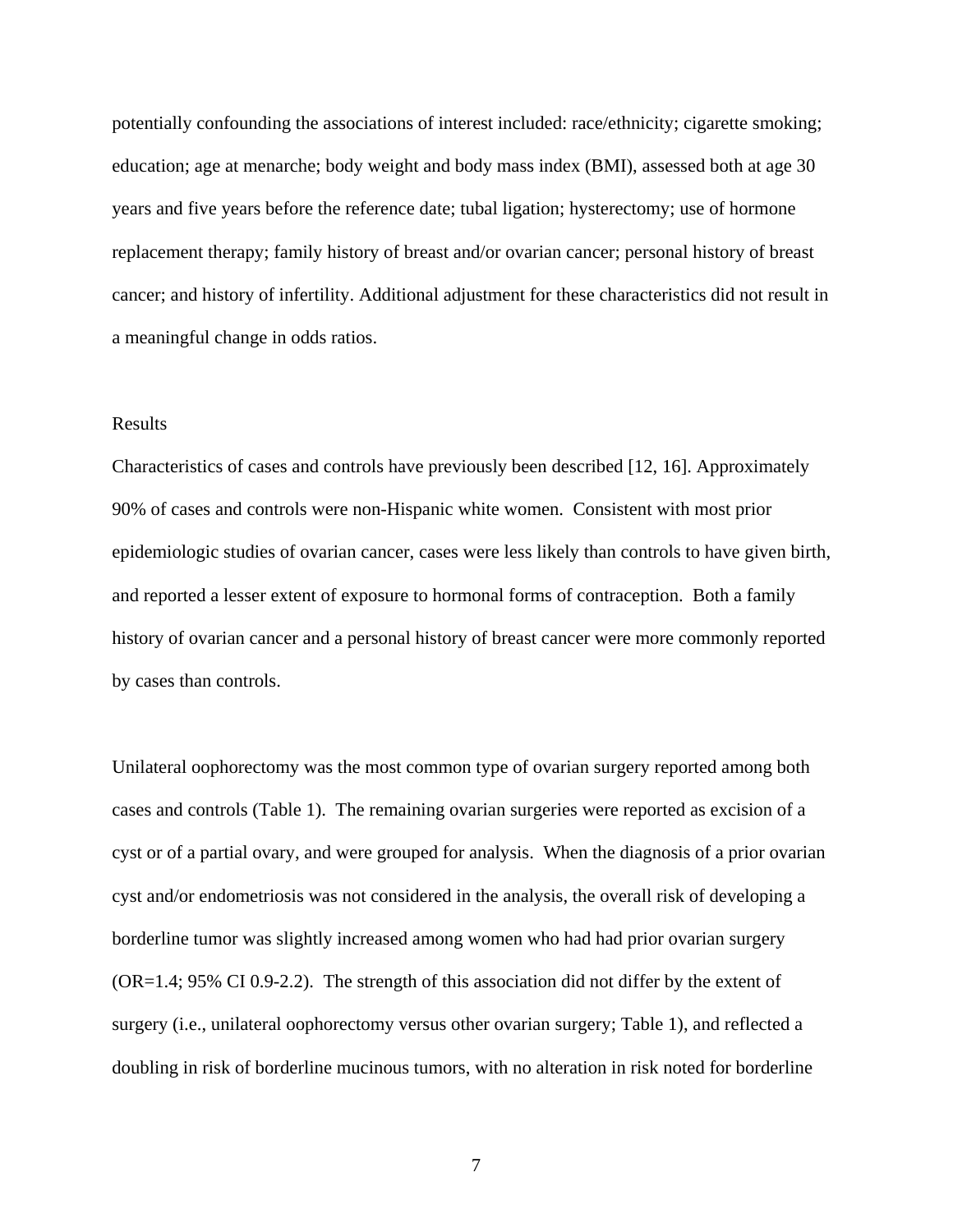serous tumors (Table 2). In contrast, prior ovarian surgery was associated with a 30% reduction in risk (95% CI 0.5-1.1) of invasive ovarian cancer (all types combined; Table 1) in analyses that did not incorporate diagnosis of cysts or endometriosis. A reduction in risk associated with prior ovarian surgery was noted for each histologic grouping of invasive ovarian cancers, although these results were imprecise (Table 3; only two women who developed an invasive mucinous ovarian cancer had undergone ovarian surgery (OR=0.9; data not shown)).

A self-reported history of having had an ovarian cyst (diagnosed by a physician) was associated with a small increase in risk of developing a borderline ovarian tumor (OR=1.3, 95% CI 0.9-1.8) and did not vary notably according to whether a woman reported ovarian surgery after her cyst diagnosis (Table 1). In analyses that separated tumors by both histology and invasiveness, the risk of borderline mucinous tumors was elevated among women with a prior ovarian cyst (OR=1.7, 95% CI 1.0-2.8), while risk of borderline serous tumors was not. The risk of a mucinous borderline tumor was, if anything, slightly higher in women who underwent ovarian surgery (Table 2).

A history of a prior ovarian cyst (in analyses that did not account for subsequent ovarian surgery) was not associated with risk of invasive epithelial ovarian cancer (OR for all histologic types combined =1.0, 95% CI 0.7-1.3; Table 1). However, this association appeared to differ according to the receipt of ovarian surgery. While the risk of invasive disease was marginally increased among women who had been diagnosed with a cyst and had no subsequent ovarian surgery, it was reduced when a cyst diagnosis was followed by surgery (OR= 0.6, 95% CI 0.4- 0.9, relative to women with no history of a cyst). The reduction in risk associated with surgery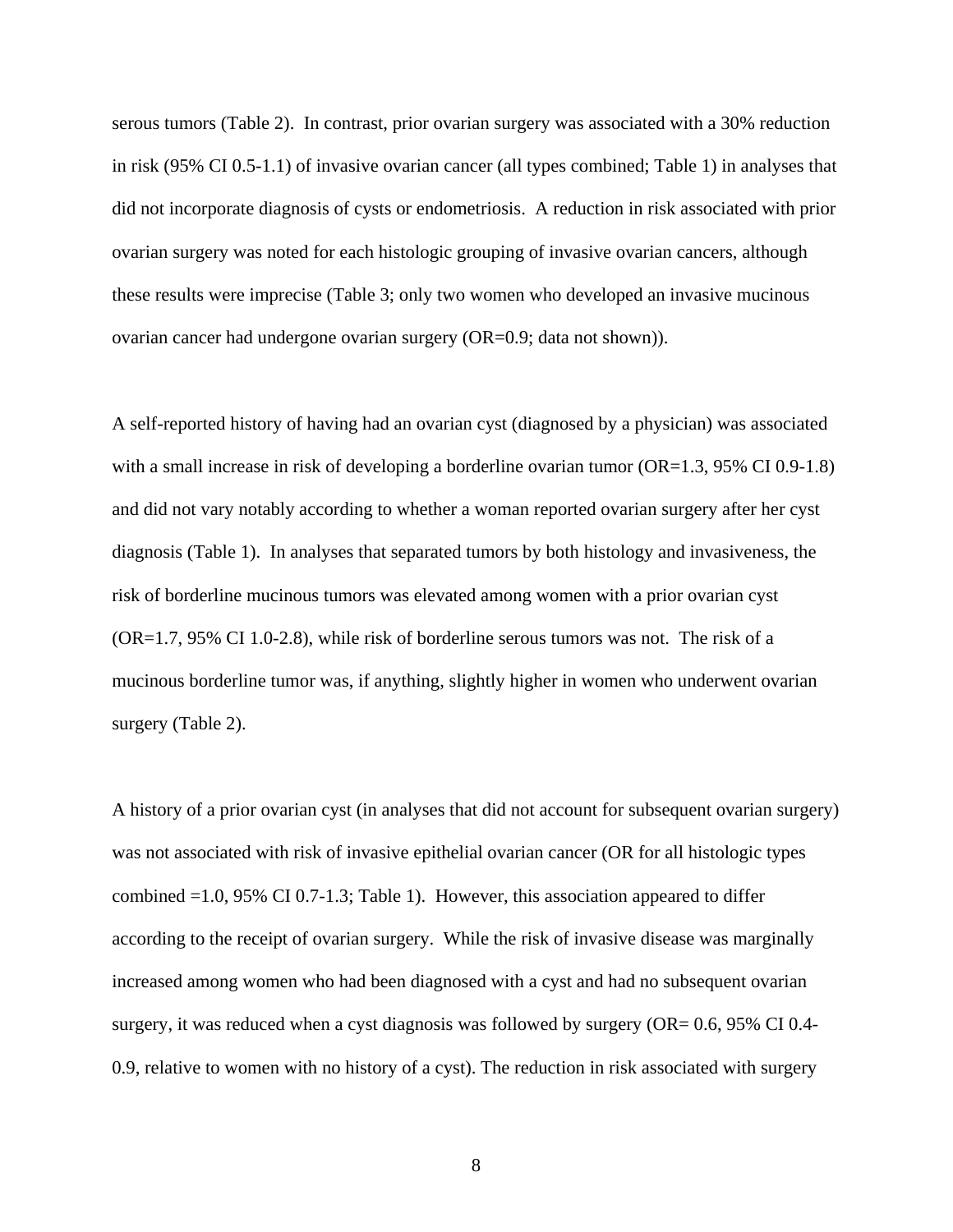following cyst diagnosis was most evident for serous invasive tumors (Table 3) and remained present in analyses that considered only surgeries that occurred at least five years before the reference date, as well as when women with low-grade serous tumors were excluded (data not shown). Results for "other" histologic types of invasive disease (i.e., those that were not serous, mucinous, endometrioid, or clear cell) resembled those for serous tumors (Table 3). Only four invasive mucinous tumors occurred among women with a prior history of ovarian cysts (OR=0.9; data not shown). The types of ovarian surgery reported by women with ovarian cysts were fairly similar among cases and controls.

Among women who reported having been diagnosed with endometriosis, we observed no association with risk of developing a borderline tumor (Table 1). There was a suggestion that risk of invasive epithelial ovarian cancer associated with a prior diagnosis of endometriosis varied according to subsequent ovarian surgery; relative to women with no history of endometriosis, the OR was 1.6 (95% CI 1.1-2.3) among women with endometriosis and no surgery, while it was 1.2 (95% CI 0.5-2.5) among women with surgery (Table 1). Also, among women with endometriosis who underwent subsequent ovarian surgery, a larger proportion of controls (85%) than cases (60%) reported a unilateral oophorectomy. Among women with endometriosis who had undergone a unilateral oophorectomy, the OR was 0.8 (95% CI 0.3-2.1), whereas it was 3.3 (95% CI 0.7-15.3) among women with this condition who reported a lesser extent of ovarian surgery (i.e., cystectomy or partial oophorectomy; data not shown).

A history of endometriosis was most clearly associated with risk of endometrioid and clear cell types of invasive disease; the risk in the combined group of women with either of these tumor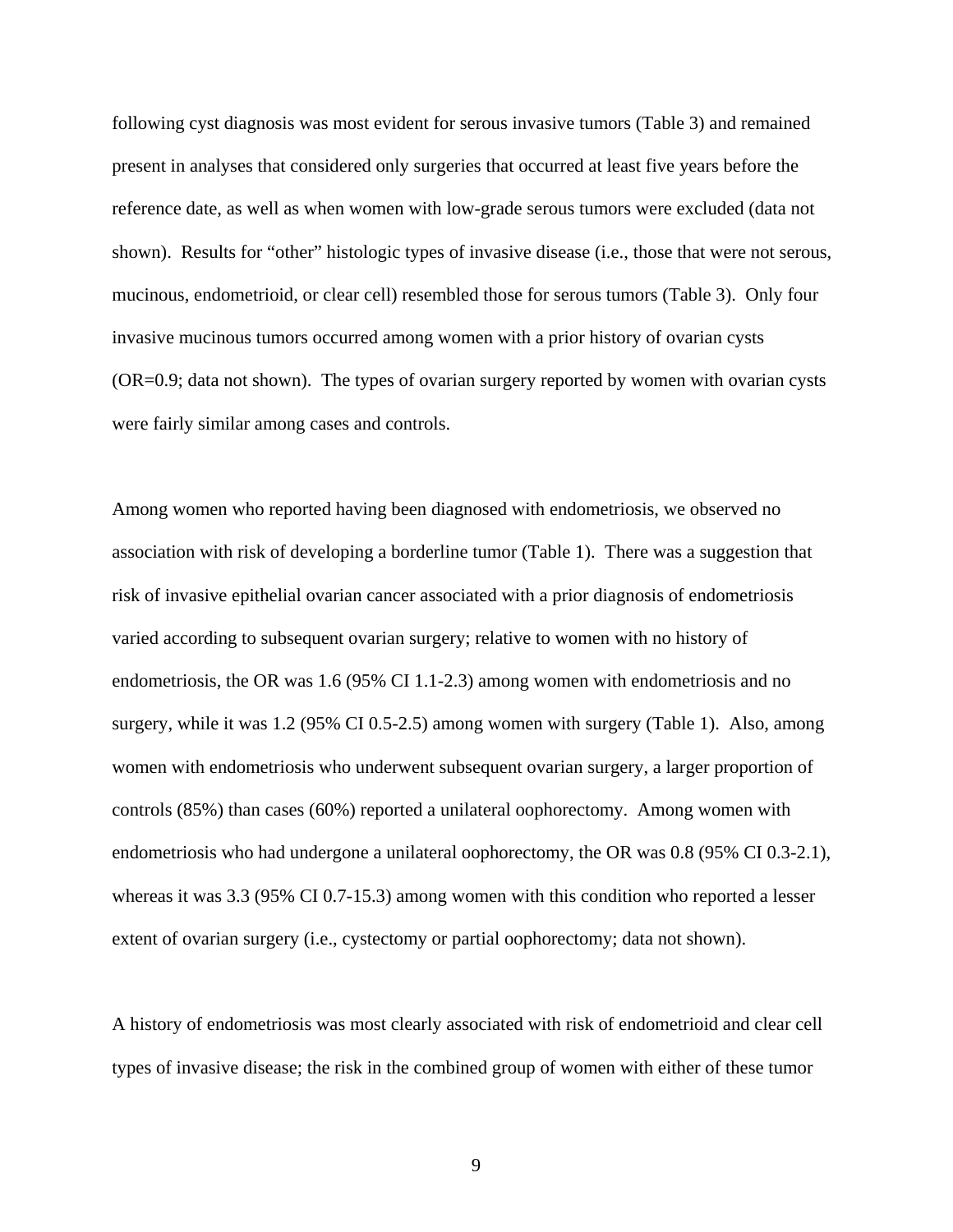types was nearly tripled (Table 3). Also, in this group, the increased risk associated with not having had ovarian surgery was somewhat more pronounced. The ORs were 3.2 (95% CI 1.9- 5.6) and 1.6 (95% CI 0.4-5.7) among such women who did not or did undergo ovarian surgery, respectively, relative to women with no history of endometriosis (Table 3). However, the small number of cases in this tumor subgroup who had had ovarian surgery limited the precision of these results.

## Discussion

Strengths of the current study include its population-based design and relatively large size; nevertheless, some subgroup analyses were limited by sample size. Also, similar to most other studies that have assessed the relation of ovarian cysts with risk of ovarian cancer, the interpretation of our results is limited by the absence of information on the types of ovarian abnormalities that occurred, as well as the specific reason that ovarian surgery was performed. It is likely that a range of conditions (e.g., physiologic follicular and corpus luteum cysts; endometrioid and dermoid cysts; and benign serous and mucinous tumors) may have been reported as ovarian cysts. The majority of functional ovarian cysts are thought to resolve within 60-90 days; functional cysts that do not resolve within this time frame, as well as other types of ovarian cysts, are more likely to be treated surgically. The size of a cyst and the age and menopausal status of an affected woman may also influence the likelihood of surgical treatment.

We cannot discount the possibility of incomplete or differential recall by cases and controls, nor can we exclude the possibility that characteristics associated with willingness to participate in the study could have resulted in a non-representative sample of cases or controls. However, recall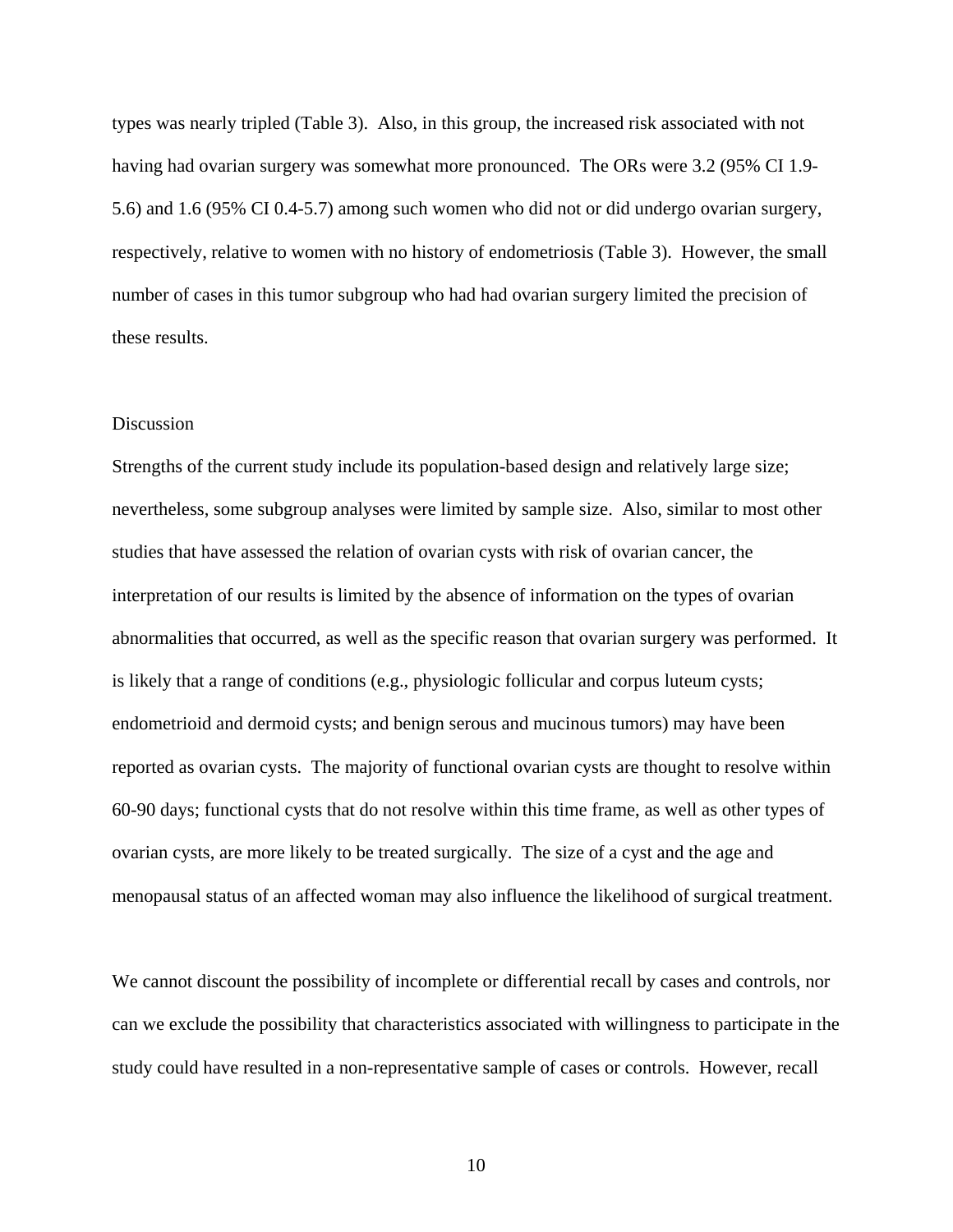bias is unlikely to account for differences in risk across tumor subgroups. While differing response proportions across histologic types could influence our results if the exposures examined were linked to our ability to interview cases [16], our response proportions were broadly similar and relatively high for women with borderline (80.6%) and invasive (75.4%) tumors. Also, response proportions were similar (ranging from 77% for mucinous invasive to 88% for endometrioid invasive disease) for all disease subtypes except those grouped as "other invasive" (largely undifferentiated) tumors, among whom we interviewed only 53% of eligible women. Thus, any bias relating to differential participation according to tumor type, if present, might be expected to most strongly influence findings in this latter subgroup.

The exclusion of women whose diagnosis of a benign gynecologic condition or ovarian surgery occurred within the year before the diagnosis/reference date was done to reduce possible bias resulting from 1) symptoms of an existing, as-yet undiagnosed, cancer leading to these diagnoses or surgery or 2) increased or early detection of an asymptomatic tumor during evaluation or treatment for a benign condition. The potential for such a bias to have otherwise influenced our findings is suggested by the larger proportion of cases than controls who reported a cyst diagnosis in that interval. However, an additional potential bias must also be considered: relative to women without a history of a pelvic condition and/ or surgery (in whom no ovarian evaluation is performed), women who undergo ovarian evaluation with no cancer identified will be less likely to be diagnosed with ovarian cancer for some time period. This sort of "healthy screenee" bias [17] would be expected to lead to spuriously low estimates of ovarian cancer risk associated with the diagnosis and/or treatment of some pelvic conditions, at least temporarily. Cognizant of this, we performed analyses focusing on cancer risk associated with ovarian surgeries performed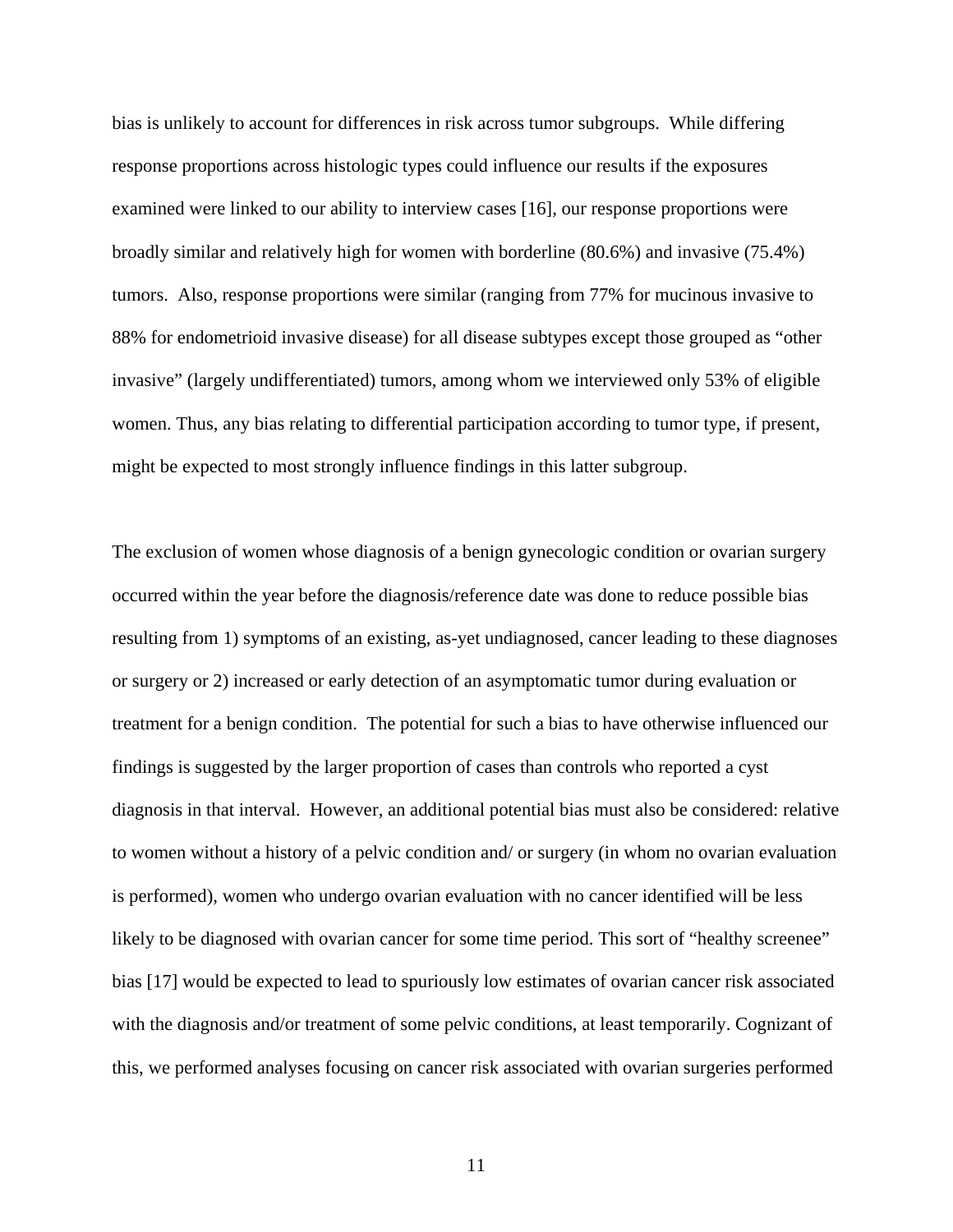at least five years earlier, for by five years it is anticipated that little or no such bias should remain.

Only a few studies have assessed ovarian cancer risk in relation to prior ovarian surgery [18-20], and none of these provide data regarding risk of disease subtypes or the possible indication for surgery. In a record linkage study in Canada, the risk of invasive or borderline ovarian cancer among 18,375 women who had undergone unilateral oophorectomy was substantially increased early in the follow-up period (6 months to  $< 2$  years after surgery; observed/expected cancers  $=$ 3.8, p<0.001), with no association observed from 2 to more than 10 years after surgery. In two other reports, however, unilateral oophorectomy was associated with 40% and 80% reductions in risk of ovarian cancer [19, 20]. These disparate results, together with the results of the current study, suggest that the indication for surgery-- as well as differences in risk according to tumor subtype-- should be considered in studies that examine the influence of ovarian surgery on cancer risk.

Prior studies that have assessed whether women with a history of benign ovarian cysts might be at altered risk of ovarian cancer provide inconsistent results and, for the most part, do not provide data for histology-specific risks and/or risks among women with and without subsequent ovarian surgery. Thus, direct comparisons to the current study are limited. A large, pooled analysis of case-control studies [21] included only those cysts identified as a cause of infertility, and reported an overall increased risk of ovarian cancer (OR=1.9, 95% CI 0.8-4.5), with a nearly 4 fold elevation in risk of serous borderline tumors. In contrast, ORs of 0.7 and 1.3, both with wide confidence bounds, were reported for the association of ovarian cysts and invasive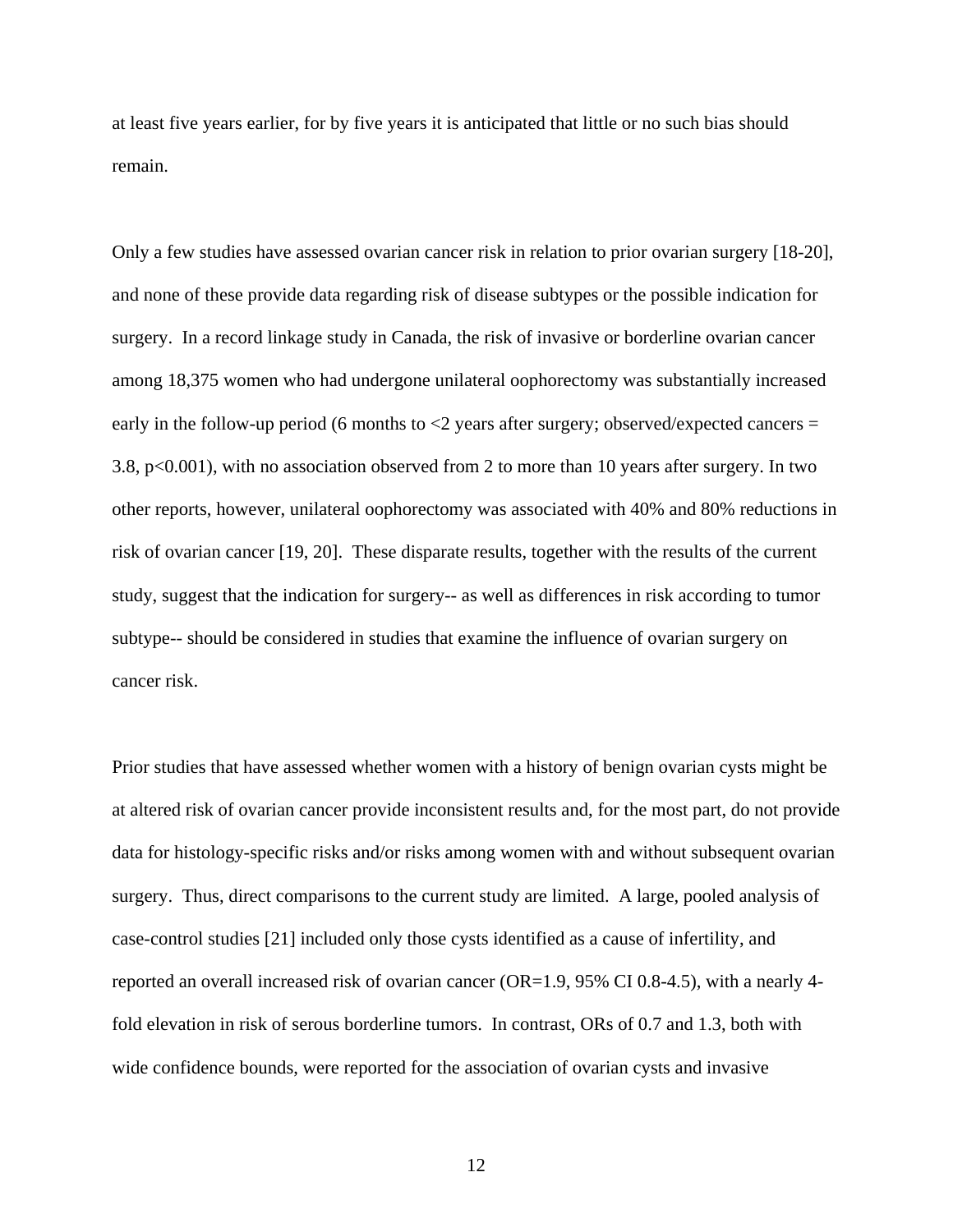epithelial ovarian cancer in other case-control studies [22, 23]. In one of these [23], subanalyses examined the relative frequency of a benign ovarian cyst identified during a histopathologic review of the malignant lesion. Mucinous [relative risk (RR) =12.9, 95% CI 4.2-39.7] and, to a lesser extent, endometrioid tumors were categorized as more often arising from a benign cyst than were serous tumors. In a Swedish record linkage study, Borgfeldt [24] reported ORs for ovarian cancer of 0.9 (95% CI 0.7-1.1) and 1.2 (95% CI 0.8-1.9) among women with a hospital discharge diagnosis of a benign ovarian cyst/tumor and functional cysts, respectively, with no information on histology of the ovarian cancer; in contrast to the current study, women who underwent ovarian surgery were at a substantially increased risk (OR=8.8, 95% CI 5.2-14.8), again with no information on the histology of the malignant tumor. Crayford et al [25] assessed the impact of removal of persistent benign cysts in a cohort of asymptomatic volunteers whose cysts were identified via ultrasonography, and reported no decrease in the proportion of expected deaths from ovarian cancer relative to other cancers during follow-up. However, this comparison did not allow examination of risk of ovarian cancer (overall or by histologic type) independently associated with such asymptomatic cysts and/or their removal; also, a large proportion of women who underwent surgical investigation for a cyst had both ovaries removed.

Prior studies assessing the impact of endometriosis are rather consistent in their finding of a moderately increased risk of invasive epithelial ovarian cancer, with no increase in risk of borderline tumors [4, 24, 26]; however, the influence of ovarian surgery on cancer risk among women with endometriosis has not been assessed. Studies addressing risk in histologic subgroups also have observed consistently that the association is attributable to an increased risk of endometrioid and clear cell tumors [26, 27], and histopathologic examinations of ovarian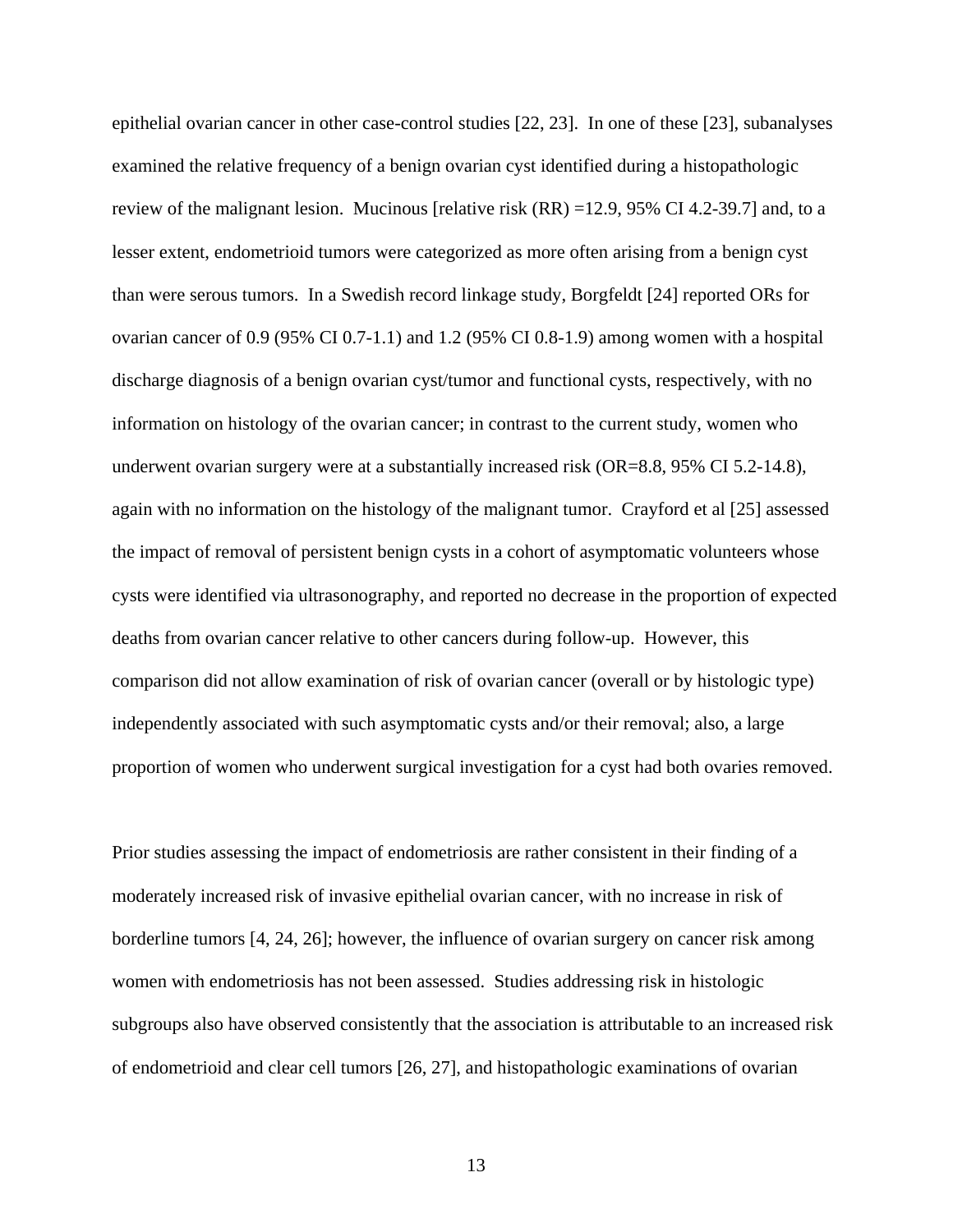tumors provide evidence of a tendency for endometriosis to be present at a higher frequency among women with endometrioid and clear cell ovarian tumors than among women with other ovarian tumor subtypes [28]. Results of both Swedish [29] and Japanese [27] cohort studies suggest that the association of ovarian cancer risk and endometriosis may be greatest among women whose endometriosis is present on the ovaries. The results of the current study are thus consistent with prior studies and further raise the possibility (albeit with limited precision) that ovarian surgery in women with a diagnosis of endometriosis may lower subsequent cancer risk, relative to women with endometriosis who do not undergo ovarian surgery. Because, in the current study, we have no data regarding the location (i.e., ovarian or other) of endometriosis among women with this diagnosis, our results may 1) underestimate the association of ovarian cancer risk associated with the occurrence of ovarian endometriosis and 2) underestimate the extent to which ovarian surgery may lower risk among women with ovarian endometriosis.

We observed a moderate increase in risk of developing a borderline mucinous tumor among women with a prior ovarian cyst, consistent with the possibility that some benign ovarian abnormalities may serve as precursors of this tumor type. However, risk of this subtype was, if anything, further increased among women who reported ovarian surgery after their cyst diagnosis. These results contrast with a recent hypothesis that removal of benign precursor lesions may preferentially reduce risk of mucinous tumors [1]. It is possible that benign ovarian abnormalities may serve as risk markers, rather than precursors, of subsequent borderline mucinous tumors; or that benign precursors of borderline mucinous tumors, if they exist, may tend to occur in multiple locations or to reoccur.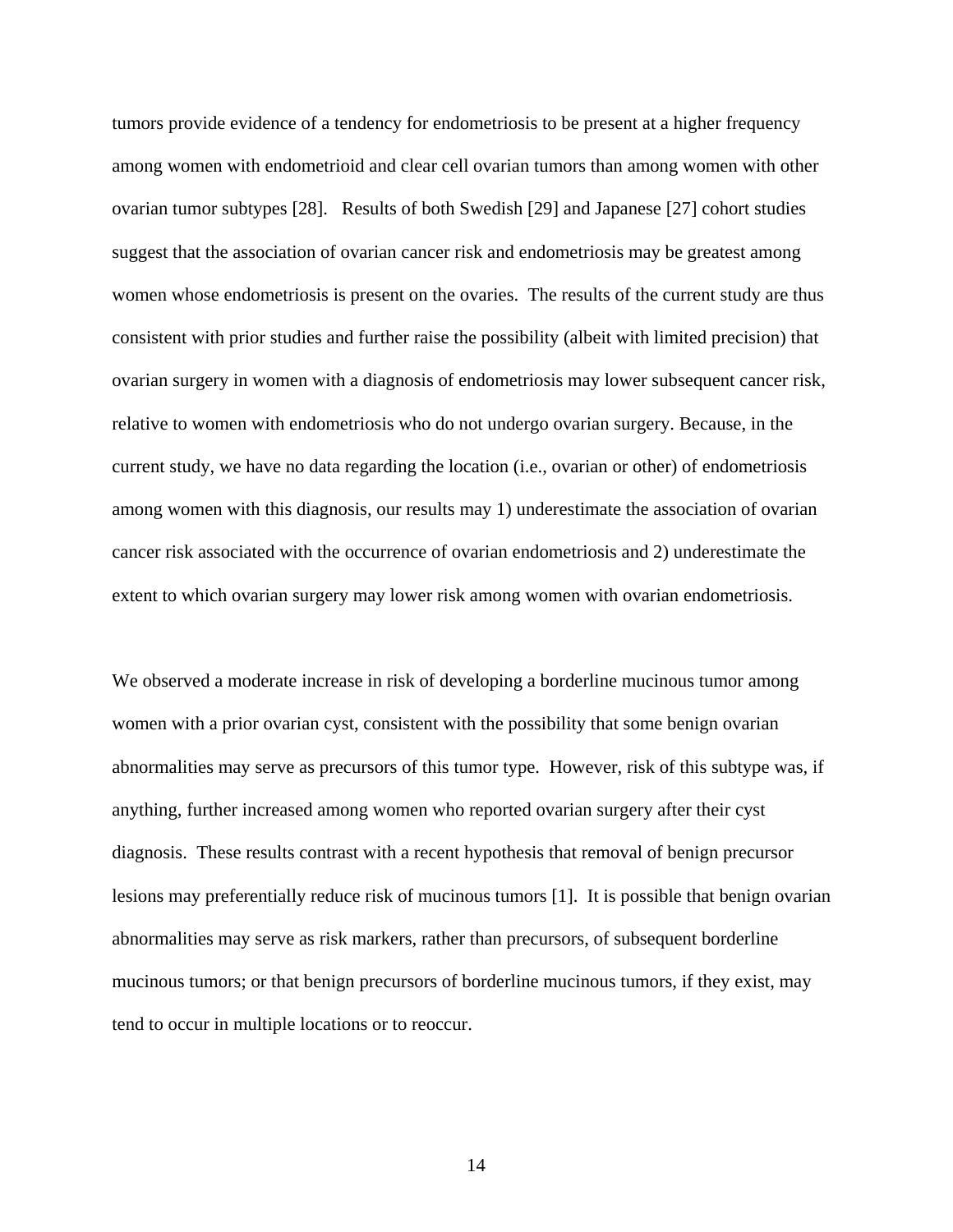In contrast, history of a prior ovarian cyst was associated with only a modestly increased risk of invasive ovarian cancer, and among women with cysts and subsequent surgery, risk was reduced; this pattern was most evident for serous invasive tumors. While this common subtype of ovarian cancer has often been stated to arise "de novo", indicating a rapid progression in the absence of an identifiable precursor, evidence is accumulating to support the existence of a precursor (possibly only detectable at the molecular level), either in the ovarian [8] or distal tubal [9] epithelium. Conceivably, such precursors may occur more commonly among women with some types of benign ovarian abnormalities, and may further be removed during the course of subsequent ovarian surgery. While our results require replication, they suggest differences in the relation of ovarian cysts and endometriosis with risk of specific subtypes of epithelial ovarian cancer, as well as the possibility that ovarian surgery after diagnosis of these conditions may reduce risk of invasive disease.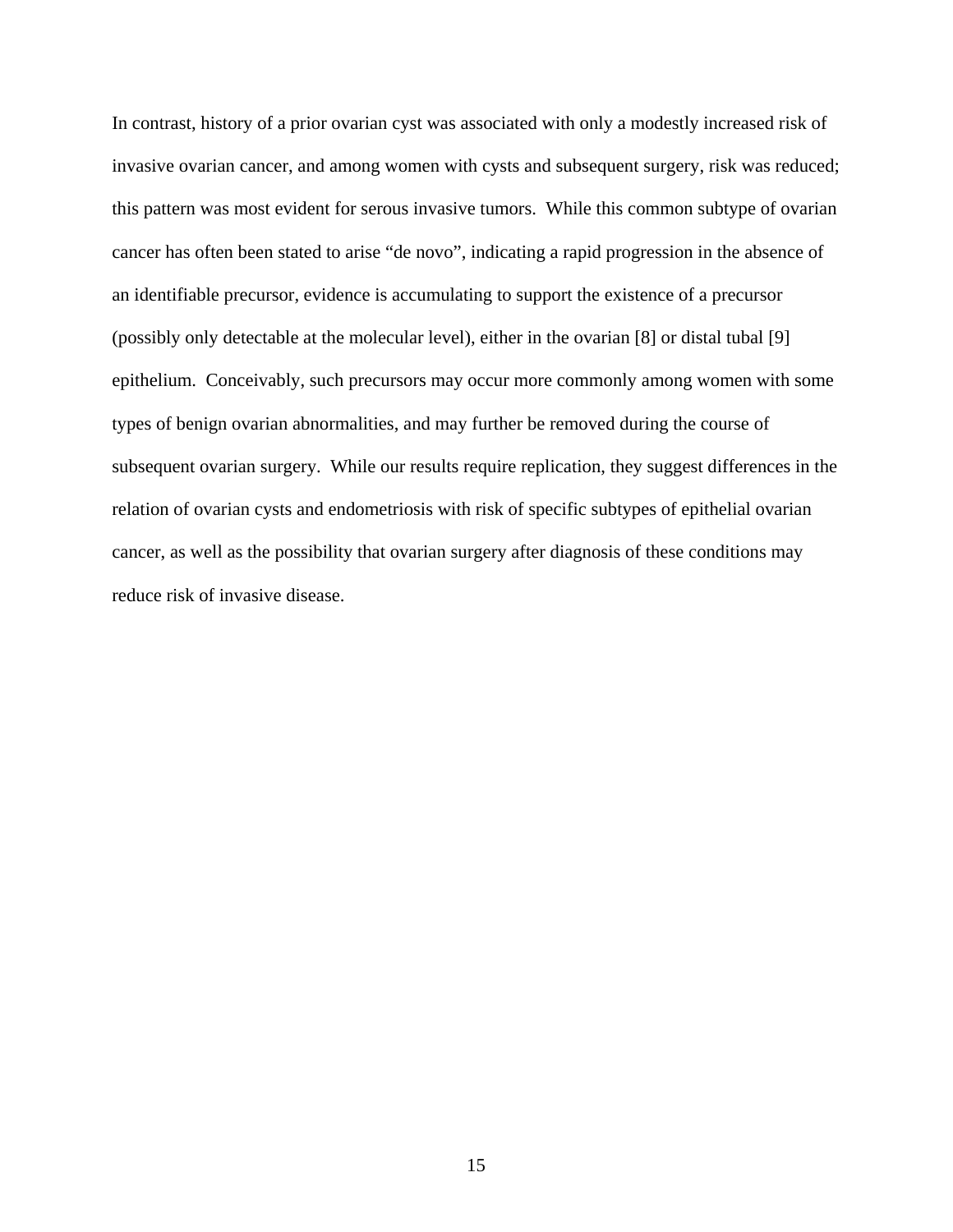## References

[1] Jordan SJ, Green AC, Whiteman DC, Webb PM (2007) Risk factors for benign, borderline and invasive mucinous ovarian tumors: Epidemiological evidence of a neoplastic continuum? Gynecol Oncol;107:223-30.

[2] Jordan S, Green A, Webb P (2006) Benign epithelial ovarian tumours-cancer precursors or markers for ovarian cancer risk? Cancer Causes Control; 17: 623-32.

[3] Bell DA (2005) Origins and molecular pathology of ovarian cancer. Mod Pathol; 18 Suppl 2: S19-S32.

[4] Ness RB (2003) Endometriosis and ovarian cancer: thoughts on shared pathophysiology. Am J Obstet Gynecol; 189: 280-94.

[5] Shih IM, Kurman RJ (2004) Ovarian tumorigenesis: a proposed model based on morphological and molecular genetic analysis. Am J Pathol; 164: 1511-8.

[6] Crum CP, Drapkin R, Kindelberger D, Medeiros F, Miron A, Lee Y (2007) Lessons from BRCA: the tubal fimbria emerges as an origin for pelvic serous cancer. Clin Med Res; 5: 35-44.

[7] Crum CP, Drapkin R, Miron A, et al (2007) The distal fallopian tube: a new model for pelvic serous carcinogenesis. Curr Opin Obstet Gynecol; 19: 3-9.

[8] Brewer MA, Ranger-Moore J, Baruche A, et al. (2005) Exploratory study of ovarian intraepithelial neoplasia. Cancer Epidemiol Biomarkers Prev; 14: 299-305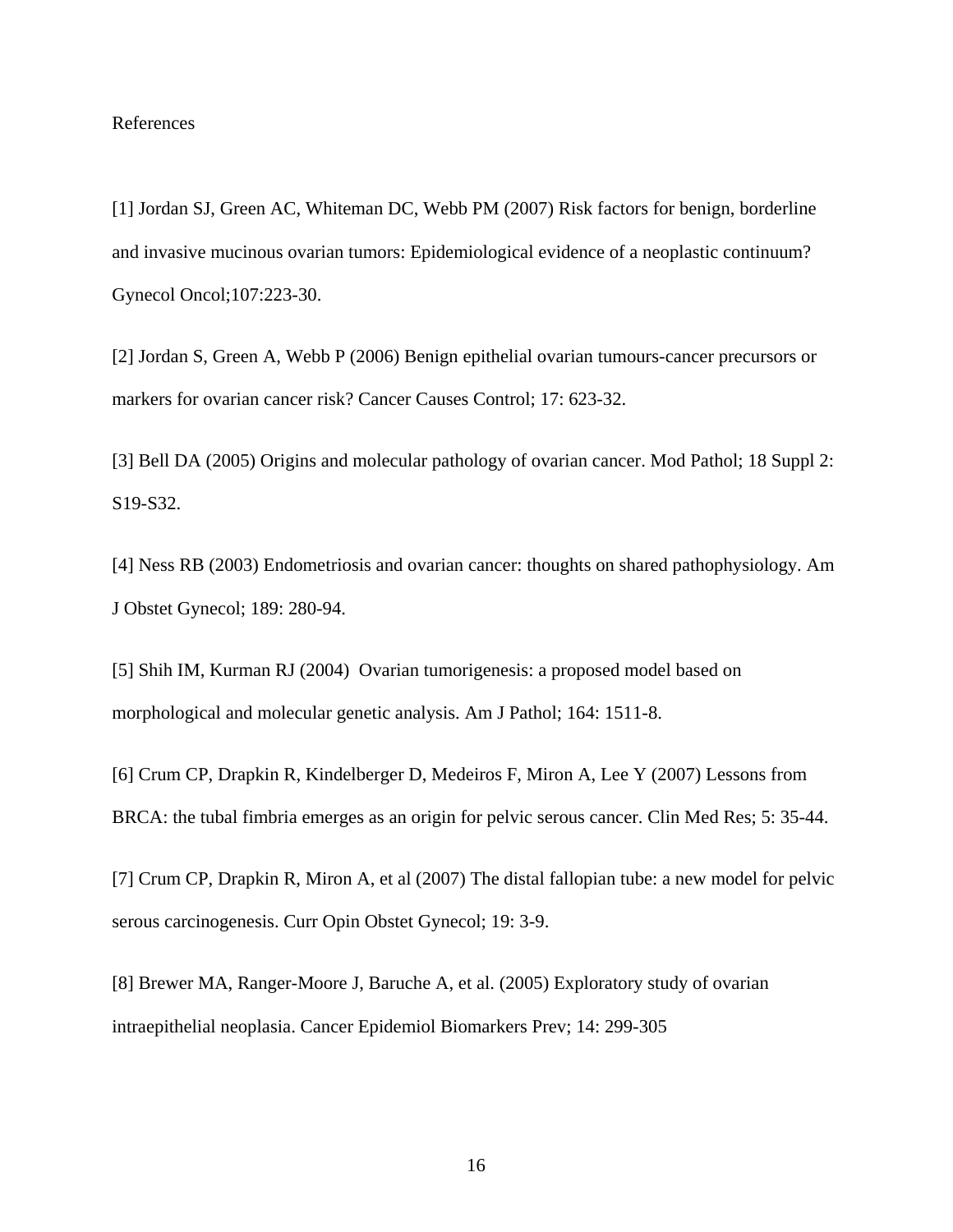[9] Lee Y, Miron A, Drapkin R, et al (2007) A candidate precursor to serous carcinoma that originates in the distal fallopian tube. J Pathol; 211:26-35.

[10] Gilks CB (2004) Subclassification of ovarian surface epithelial tumors based on correlation of histologic and molecular pathologic data. Int J Gynecol Pathol; 23:200-5.

[11] Scully RE (2000) Influence of origin of ovarian cancer on efficacy of screening. Lancet; 355:1028-9.

[12] Rossing MA, Cushing-Haugen KL, Wicklund KG, Doherty JA, Weiss NS (2007) Menopausal hormone therapy and risk of epithelial ovarian cancer. Cancer Epidemiol Biomarkers Prev; 16: 2548-56.

[13] Fritz AG, Percy C, Andrew J, et al (2000) International Classification of Diseases for Oncology ICD-O. Geneva: World Health Organization.

[14] Tavassoli FA, Devilee P (2003) World Health Organization Classification of Tumours. Pathology and Genetics of Tumours of the Breast and Female Genital Organs. Lyon: IARC Press.

[15] Waksberg J (2000) Random digit dialing sampling for case-control studies. In: Gail MH, Benichou J, editors. Encyclopedia of Epidemiologic Methods. New York: John Wiley & Sons; p. 749-53.

[16] Rossing MA, Cushing-Haugen KL, Wicklund KG, Weiss NS (2008) Cigarette smoking and risk of epithelial ovarian cancer. Cancer Causes Control [In Press]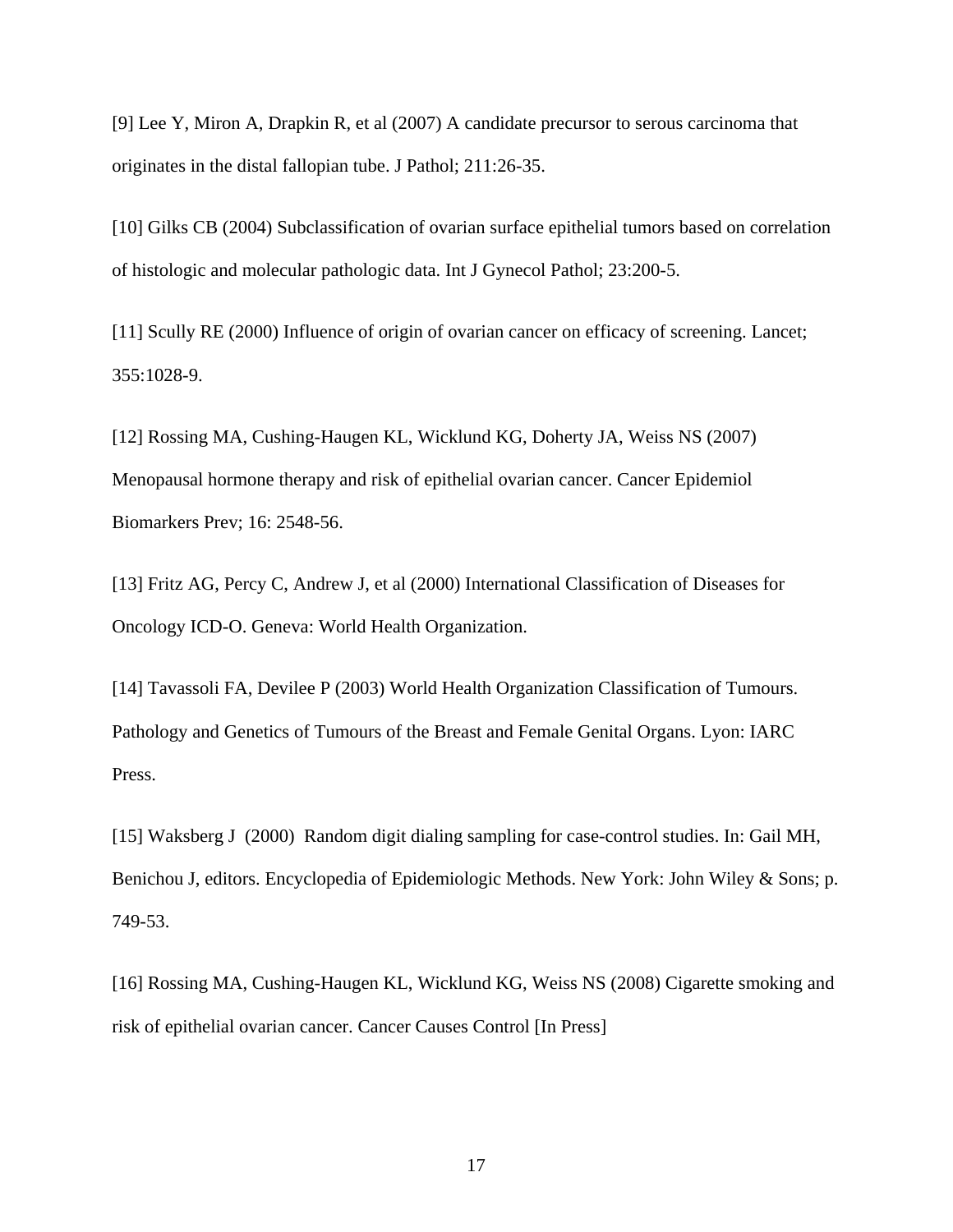[17] Weiss NS, Rossing MA (1996) Healthy screenee bias in epidemiologic studies of cancer incidence. Epidemiology; 7:319-22.

[18] Kreiger N, Sloan M, Cotterchio M, Parsons P (1997) Surgical procedures associated with risk of ovarian cancer. Int J Epidemiol; 26:710-5.

[19] Chiaffarino F, Parazzini F, Decarli A, et al. (2005) Hysterectomy with or without unilateral oophorectomy and risk of ovarian cancer. Gynecol Oncol; 97:318-22.

[20] Beard CM, Hartmann LC, Atkinson EJ, et al. (2000) The epidemiology of ovarian cancer: a population-based study in Olmsted County, Minnesota, 1935-1991. Ann Epidemiol; 10:14-23.

[21] Ness RB, Cramer DW, Goodman MT, et al. (2002) Infertility, fertility drugs, and ovarian cancer: a pooled analysis of case-control studies. Am J Epidemiol;155:217-24.

[22] Parazzini F, Moroni S, La Vecchia C, et al. (1997) Ovarian cancer risk and history of selected medical conditions linked with female hormones. Eur J Cancer; 33:1634-7.

[23] Dal Maso L, Canzonieri V, Talamini R, Franceschi S, La Vecchia C (2001) Origin of ovarian cancer from benign cysts. Eur J Cancer Prev; 10:197-9.

[24] Borgfeldt C, Andolf E (2004) Cancer risk after hospital discharge diagnosis of benign ovarian cysts and endometriosis. Acta Obstet Gynecol Scand; 83:395-400.

[25] Crayford TJ, Campbell S, Bourne TH, Rawson HJ, Collins WP (2000) Benign ovarian cysts and ovarian cancer: a cohort study with implications for screening. Lancet; 355:1060-3.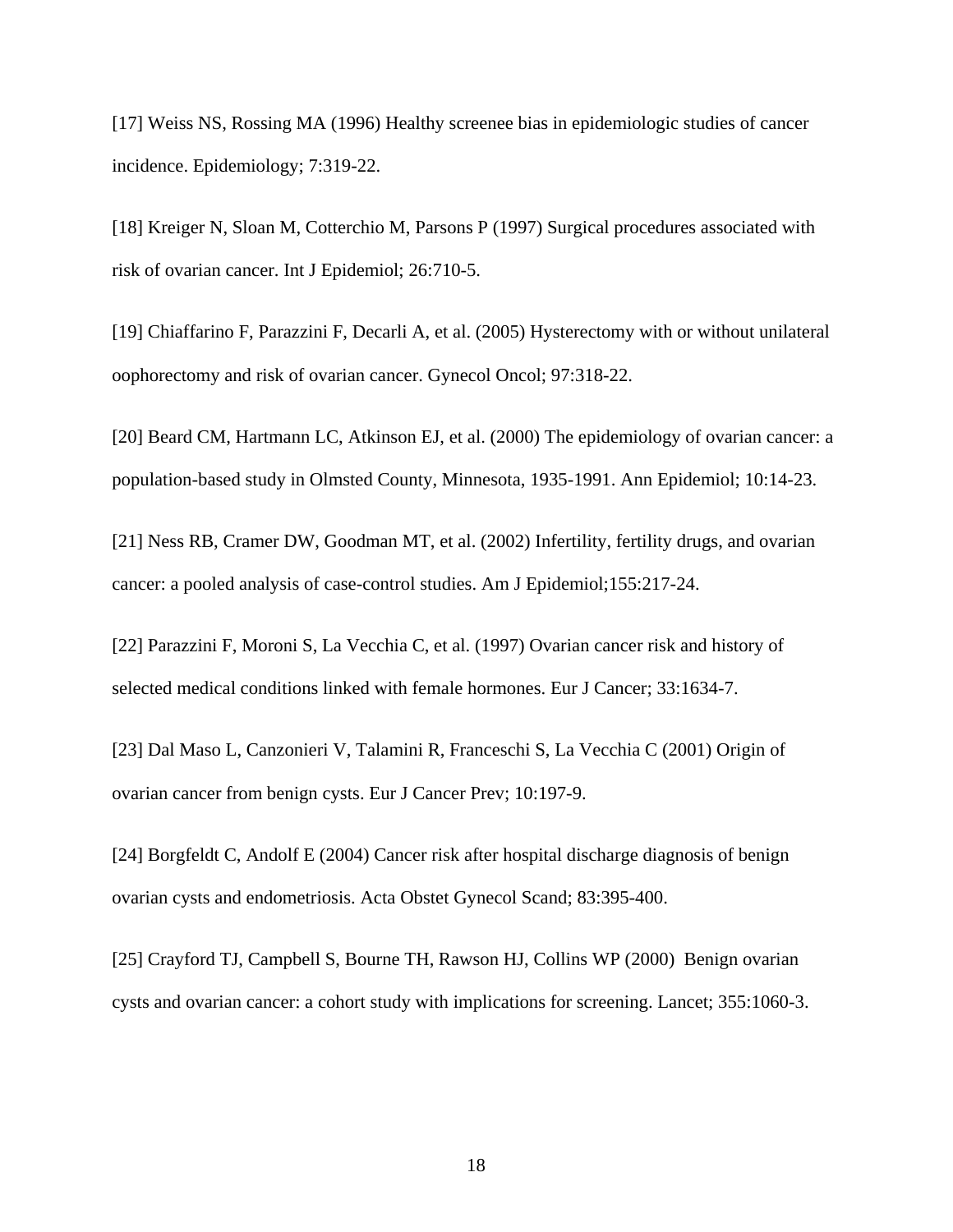[26] Brinton LA, Sakoda LC, Sherman ME, et al. (2005) Relationship of benign gynecologic diseases to subsequent risk of ovarian and uterine tumors. Cancer Epidemiol Biomarkers Prev; 14: 2929-35.

[27] Kobayashi H, Sumimoto K, Moniwa N, et al. (2007) Risk of developing ovarian cancer among women with ovarian endometrioma: a cohort study in Shizuoka, Japan. Int J Gynecol Cancer; 17:37-43.

[28] Erzen M, Rakar S, Klancnik B, Syrjanen K (2001) Endometriosis-associated ovarian carcinoma (EAOC): an entity distinct from other ovarian carcinomas as suggested by a nested case-control study. Gynecol Oncol; 83:100-8.

[29] Melin A, Sparen P, Persson I, Bergqvist A (2006) Endometriosis and the risk of cancer with special emphasis on ovarian cancer. Hum Reprod; 21:1237-42.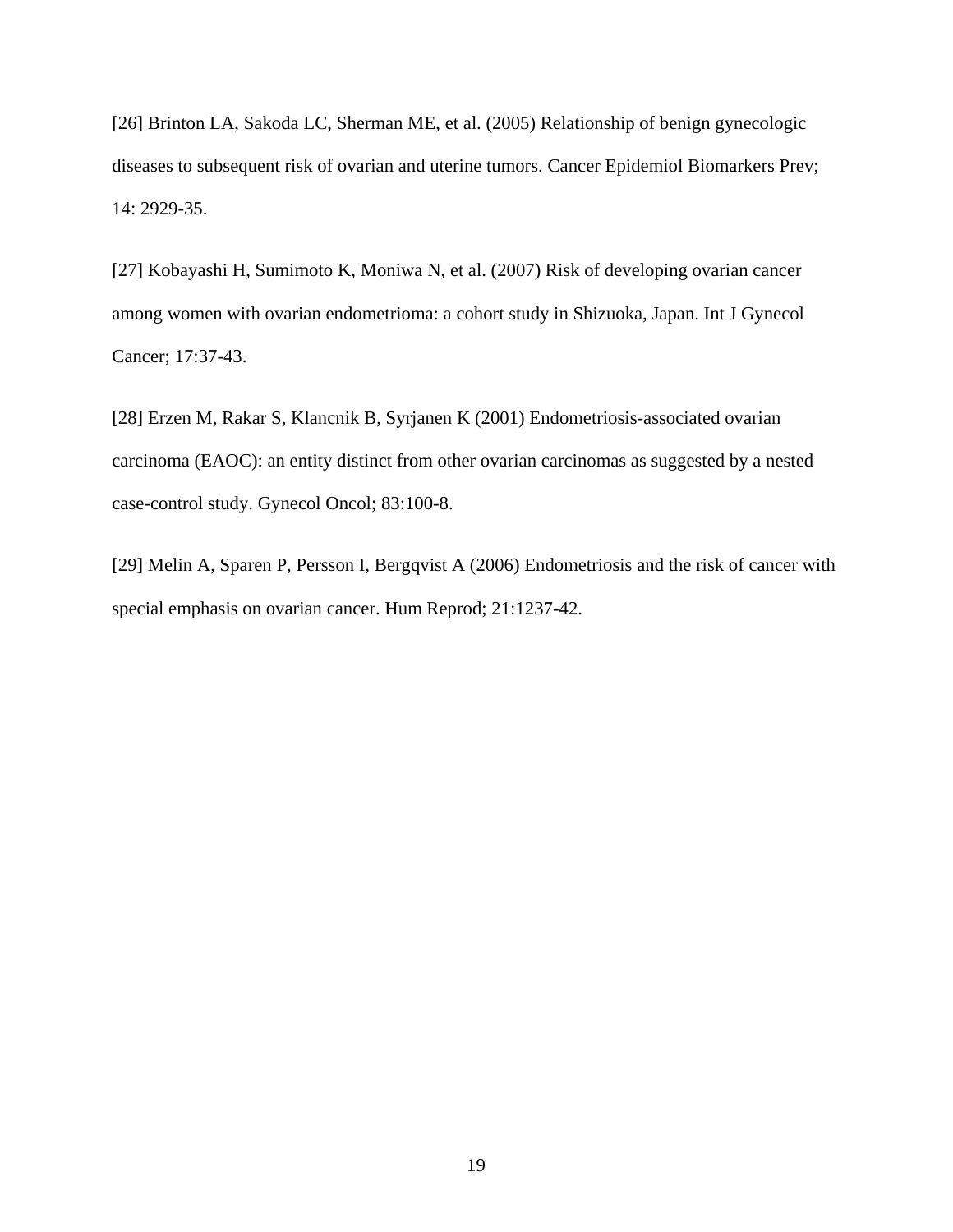|                                                                       | <b>Controls</b> | <b>Borderline tumors</b>      |                            | <b>Invasive tumors</b>        |                          | All tumors                    |                          |
|-----------------------------------------------------------------------|-----------------|-------------------------------|----------------------------|-------------------------------|--------------------------|-------------------------------|--------------------------|
|                                                                       | $(n=1313)^{a}$  | <b>Cases</b><br>$(n=215)^{a}$ | OR <sup>b</sup> (95% CI)   | <b>Cases</b><br>$(n=591)^{a}$ | OR <sup>b</sup> (95% CI) | <b>Cases</b><br>$(n=806)^{a}$ | OR <sup>b</sup> (95% CI) |
| Ever had ovarian surgery <sup>c</sup>                                 |                 |                               |                            |                               |                          |                               |                          |
| N <sub>0</sub>                                                        | 1182            | 189                           | $1.0$ (ref)                | 544                           | $1.0$ (ref)              | 733                           | $1.0$ (ref)              |
| Yes                                                                   | 125             | 25                            | $1.4(0.9-2.2)$             | 43                            | $0.7(0.5-1.1)$           | 68                            | $0.9(0.6-1.2)$           |
| <b>Unilateral oophorectomy</b>                                        | 75              | 14                            | $1.4(0.8-2.6)$             | 28                            | $0.8(0.5-1.2)$           | 42                            | $0.9(0.6-1.4)$           |
| Other type of ovarian surgery                                         | 50              | 11                            | $1.4(0.7-2.7)$             | 15                            | $0.6 ((0.4-1.2))$        | 26                            | $0.8(0.5-1.4)$           |
| Had ovarian surgery at least 5 years before diagnosis/reference date: |                 |                               |                            |                               |                          |                               |                          |
|                                                                       | 114             |                               | $24$ 1.5 (0.9-2.5)         | 41                            | $0.8(0.5-1.1)$           | 65                            | $0.9(0.7-1.3)$           |
| Ever diagnosed with ovarian cyst <sup>c</sup>                         |                 |                               |                            |                               |                          |                               |                          |
| No                                                                    | 1071            | 160                           | $1.0$ (ref)                | 481                           | $1.0$ (ref)              | 641                           | $1.0$ (ref)              |
| Yes                                                                   | 219             | 47                            | $1.3(0.9-1.8)$             | 94                            | $1.0(0.7-1.3)$           | 141                           | $1.1(0.8-1.3)$           |
| Ovarian surgery after cyst <sup>c</sup>                               |                 |                               |                            |                               |                          |                               |                          |
| N <sub>0</sub>                                                        | 121             | 29                            | $1.3(0.8-2.1)$             | 67                            | $1.3(0.9-1.8)$           | 96                            | $1.3(1.0-1.8)$           |
| Yes                                                                   | 95              | 18                            | $1.2(0.7-2.1)$             | 25                            | $0.6(0.4-0.9)$           | 43                            | $0.7(0.5-1.1)$           |
| Had ovarian surgery at least 5 years before diagnosis/reference date: |                 |                               |                            |                               |                          |                               |                          |
|                                                                       | 86              |                               | $17 \quad 1.3 \ (0.8-2.3)$ | 23                            | $0.6(0.4-0.9)$           | 40                            | $0.8(0.5-1.1)$           |
| Ever diagnosed with endometriosis <sup>c</sup>                        |                 |                               |                            |                               |                          |                               |                          |
| N <sub>0</sub>                                                        | 1199            | 195                           | $1.0$ (ref)                | 521                           | $1.0$ (ref)              | 716                           | $1.0$ (ref)              |
| Yes                                                                   | 94              | 17                            | $0.9(0.5-1.6)$             | 64                            | $1.5(1.1-2.1)$           | 81                            | $1.3(1.0-1.8)$           |
| Ovarian surgery after endometriosis <sup>c</sup>                      |                 |                               |                            |                               |                          |                               |                          |
| N <sub>0</sub>                                                        | 73              | 12                            | $0.8(0.4-1.6)$             | 53                            | $1.6(1.1-2.3)$           | 65                            | $1.4(1.0-2.0)$           |
| Yes                                                                   | 20              | $\overline{4}$                | $0.9(0.3-2.8)$             | 10                            | $1.2(0.5-2.5)$           | 14                            | $1.1(0.5-2.2)$           |
| Had ovarian surgery at least 5 years before diagnosis/reference date: |                 |                               |                            |                               |                          |                               |                          |
|                                                                       | 16              | $\overline{4}$                | $1.2(0.4-3.8)$             | 9                             | $1.3(0.6-3.0)$           | 13                            | $1.3(0.6-2.7)$           |

**Table 1. Risk of epithelial ovarian cancer in relation to gynecologic diagnoses and ovarian surgery overall and among women with borderline and invasive tumors** 

<sup>a</sup> Numbers in column may not sum to total due to missing values.

<sup>b</sup>Adjusted for age, calendar year of diagnosis/reference date, county of residence, number of full term births, and duration of hormonal contraception.

<sup>c</sup>For relevant analyses, excludes women with cysts or endometriosis diagnosed within the year before reference, as well as those whose ovarian surgery occurred within the year before the reference date.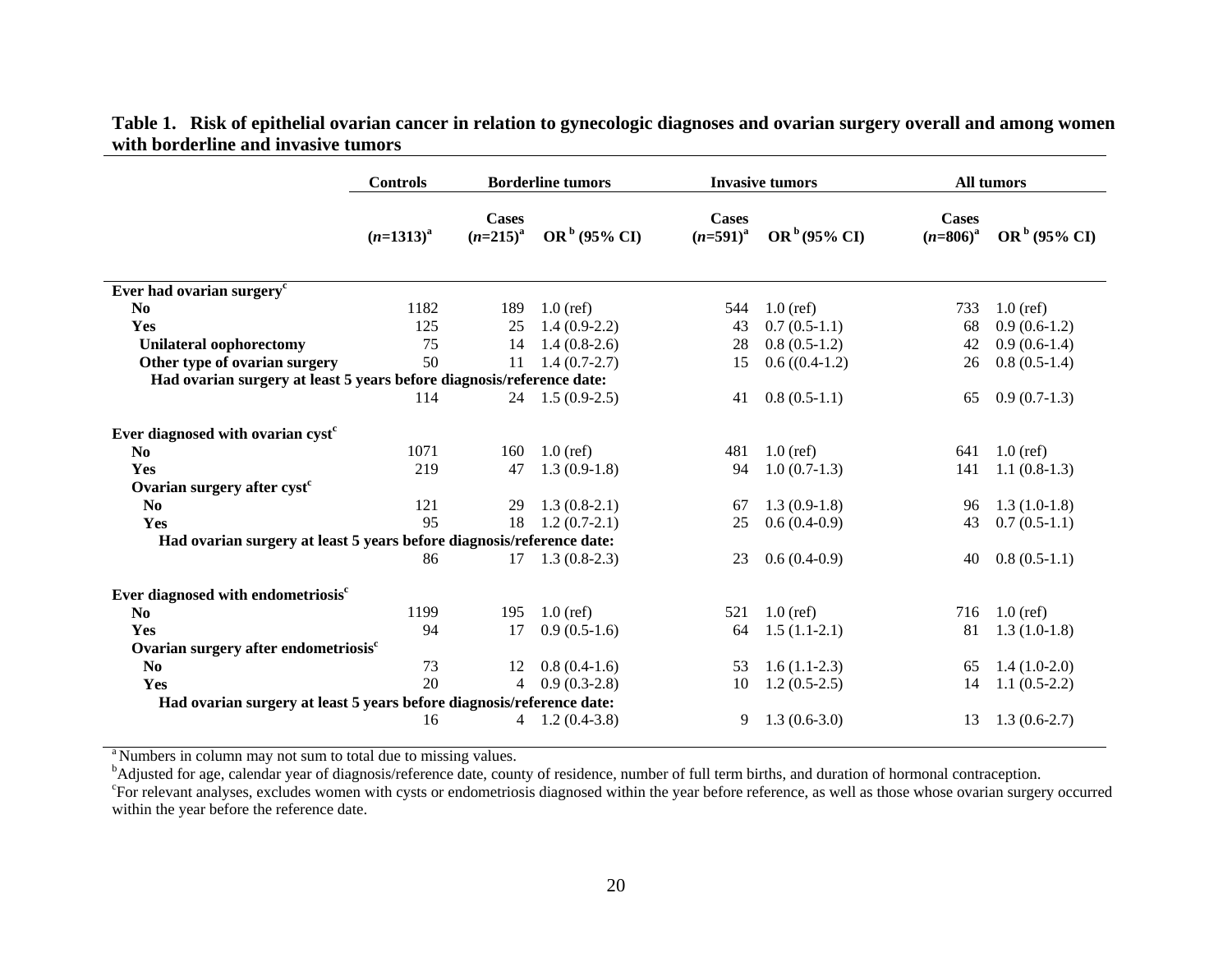|                                                                       | <b>Controls</b> |                       | <b>Borderline mucinous</b><br>tumors |                        | <b>Borderline serous tumors</b> |  |  |
|-----------------------------------------------------------------------|-----------------|-----------------------|--------------------------------------|------------------------|---------------------------------|--|--|
|                                                                       | $(n=1313)^{a}$  | Cases<br>$(n=89)^{a}$ | OR <sup>b</sup> (95% CI)             | Cases<br>$(n=116)^{a}$ | OR <sup>b</sup> (95% CI)        |  |  |
| Ever had ovarian surgery <sup>c</sup>                                 |                 |                       |                                      |                        |                                 |  |  |
| N <sub>0</sub>                                                        | 1182            | 74                    | $1.0$ (ref)                          | 106                    | $1.0$ (ref)                     |  |  |
| Yes                                                                   | 125             | 15                    | $2.0(1.1-3.7)$                       | 9                      | $0.9(0.4-1.8)$                  |  |  |
| <b>Unilateral oophorectomy</b>                                        | 75              | 8                     | $1.9(0.9-4.2)$                       | 6                      | $1.0(0.4-2.4)$                  |  |  |
| Other type of ovarian surgery                                         | 50              | 7                     | $2.2(0.9-5.3)$                       | 3                      | $0.7(0.2-2.3)$                  |  |  |
| Had ovarian surgery at least 5 years before diagnosis/reference date: |                 |                       |                                      |                        |                                 |  |  |
|                                                                       | 114             | 15                    | $2.3(1.2-4.3)$                       | 8                      | $0.9(0.4-1.9)$                  |  |  |
| Ever diagnosed with ovarian cyst <sup>c</sup>                         |                 |                       |                                      |                        |                                 |  |  |
| N <sub>0</sub>                                                        | 1071            | 62                    | $1.0$ (ref)                          | 90                     | $1.0$ (ref)                     |  |  |
| Yes                                                                   | 219             | 24                    | $1.7(1.0-2.8)$                       | 21                     | $1.0(0.6-1.6)$                  |  |  |
| Ovarian surgery after cyst <sup>c</sup>                               |                 |                       |                                      |                        |                                 |  |  |
| N <sub>0</sub>                                                        | 121             | 13                    | $1.7(0.9-3.2)$                       | 15                     | $1.2(0.7-2.2)$                  |  |  |
| Yes                                                                   | 95              | 11                    | $1.8(0.9-3.6)$                       | 6                      | $0.7(0.3-1.7)$                  |  |  |
| Had ovarian surgery at least 5 years before diagnosis/reference date: |                 |                       |                                      |                        |                                 |  |  |
|                                                                       | 86              | 11                    | $2.1(1.0-4.2)$                       | 5                      | $0.7(0.3-1.8)$                  |  |  |
| Ever diagnosed with endometriosis <sup>c</sup>                        |                 |                       |                                      |                        |                                 |  |  |
| N <sub>0</sub>                                                        | 1199            | 80                    | $1.0$ (ref)                          | 106                    | $1.0$ (ref)                     |  |  |
| Yes                                                                   | 94              | 6                     | $0.9(0.4-2.2)$                       | 10                     | $0.9(0.5-2.0)$                  |  |  |
| Ovarian surgery after endometriosis <sup>c</sup>                      |                 |                       |                                      |                        |                                 |  |  |
| N <sub>0</sub>                                                        | 73              | 3                     | $0.7(0.2-2.2)$                       | 8                      | $1.0(0.4-2.3)$                  |  |  |
| Yes                                                                   | 20              | 3                     | $1.6(0.4-5.8)$                       |                        | $0.4(0.1-3.3)$                  |  |  |
| Had ovarian surgery at least 5 years before diagnosis/reference date: |                 |                       |                                      |                        |                                 |  |  |
|                                                                       | 16              | 3                     | $2.2(0.6-8.1)$                       |                        | $0.6(0.1-4.5)$                  |  |  |

**Table 2. Risk of borderline epithelial ovarian cancer in relation to gynecologic diagnoses and ovarian surgery, by histologic type** 

<sup>a</sup> Numbers in column may not sum to total due to missing values.

<sup>b</sup>Adjusted for age, calendar year of diagnosis/reference date, county of residence, number of full term births, and duration of hormonal contraception. <sup>c</sup>For relevant analyses, excludes women with cysts or endometriosis diagnosed within the year before reference, as well as those whose ovarian surgery occurred within the year before the reference date.